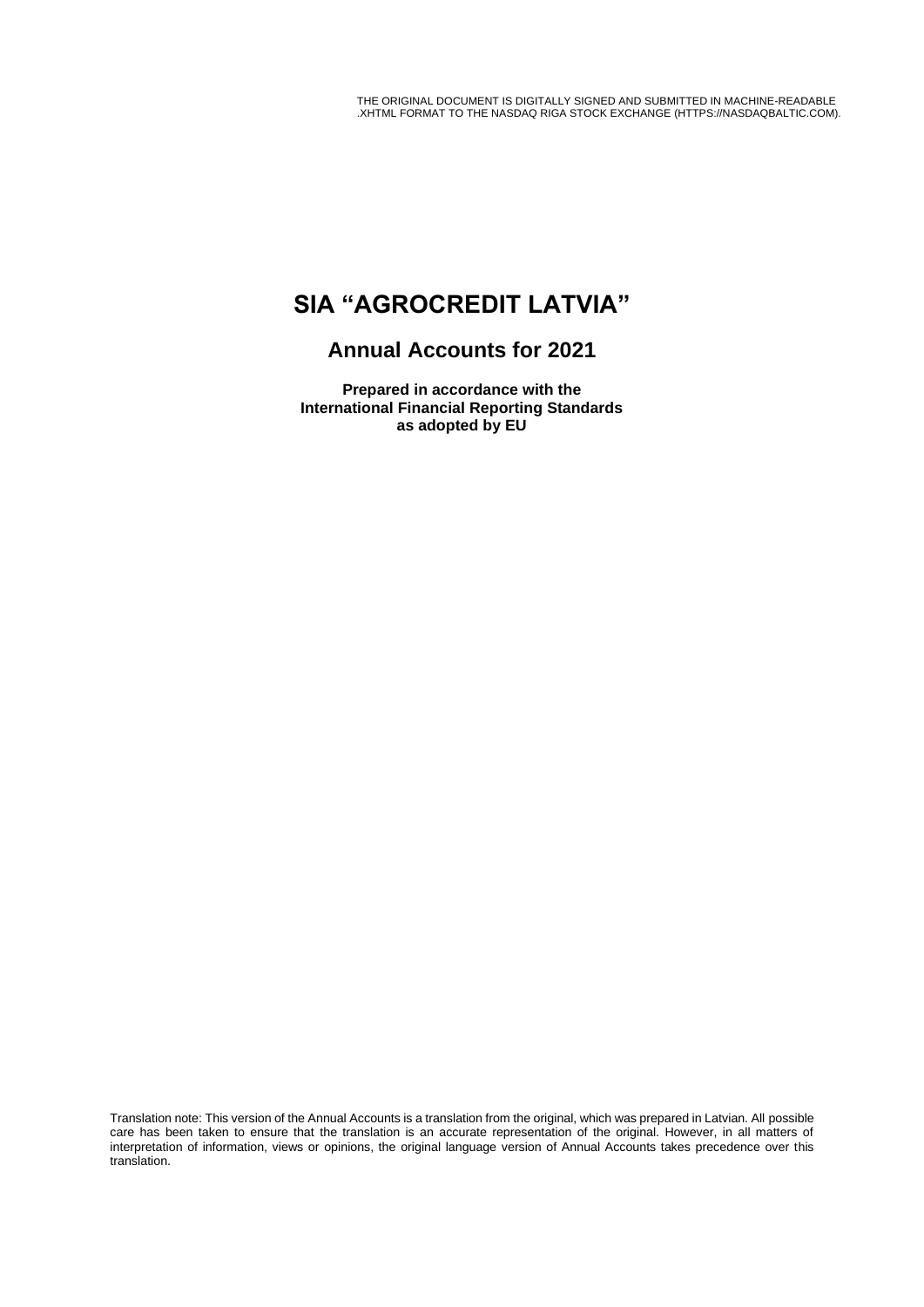## **TABLE OF CONTENTS**

| Management report                                               | $3 - 4$   |
|-----------------------------------------------------------------|-----------|
| Statement of management responsibility and corporate governance | 5         |
| Financial statements:                                           |           |
| Statement of comprehensive income                               | 6         |
| Statement of financial position                                 | 7         |
| Statement of changes in equity                                  | 8         |
| Statement of cash flows                                         | 9         |
| Notes to the financial statements                               | $10 - 27$ |
| Independent auditor's report                                    | $28 - 30$ |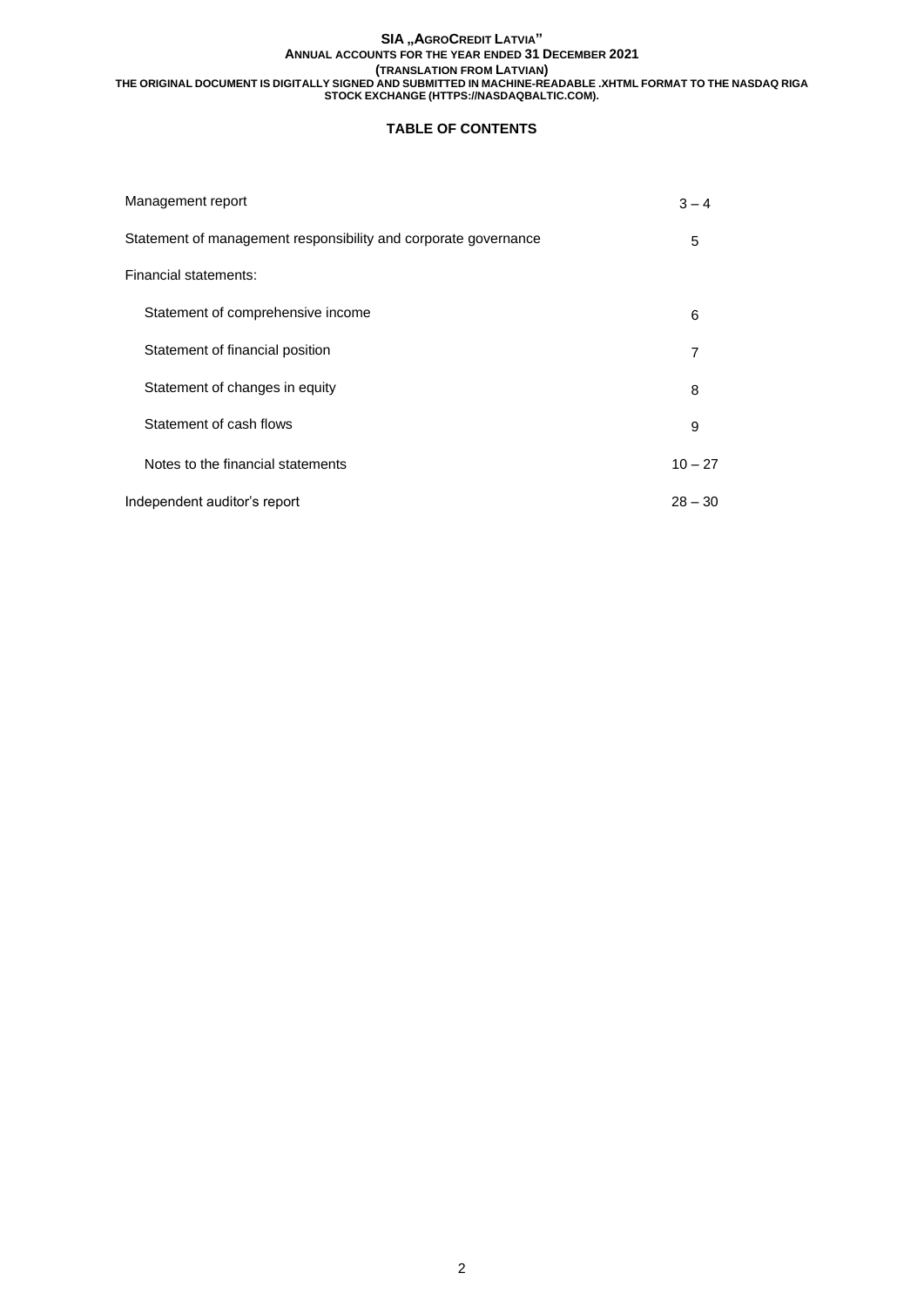## **Management report**

## **Type of operations**

SIA AgroCredit Latvia (hereinafter – the Company) is a specialized financial services provider, offering credit services to farmers. More than half of the credit portfolio consists of short-term financing to crop farmers for the purchase of raw materials, which is repaid after the harvest sales. Also long-term loans secured by mortgage and commercial pledges are offered to the farmers as well as agri-machinery leasing services.

Credit policy of the Company is classified as a relatively conservative using basic principles characteristic to banking practice. Taking decisions on financing, the Company considers such aspects as experience of the potential client in agriculture, prior year's financial results, the cropped area, cultural and regional aspects, as well as recommendations from other companies of the industry. The amount of financing usually covers no more than half of the average expected sales volume of harvest, which allows customers to pay for their obligations in poor harvest years.

The funds for lending are provided by the Company's equity and related party loans as well as funds attracted from external sources of financing - listed bonds, bank's credit line and other private investors.

## **The Company's performance during the reporting year**

2021 was the Company's tenth year of operation and was characterized by very moderate growth. Although the Covid-19 crisis, which continued throughout the year, did not directly affect the Company and its customers, it did cause a number of inconveniences and limitations, primarily in active sales, marketing and customer/ partner relationship building. There were limited opportunities to attend clients, to hold joint events and seminars, and no major traditional farm events were held to attract new clients.

In the grain farming sector, the season was relatively successful for most clients. Although summer yields were modest due to the summer drought and rainfall during threshing made it difficult to harvest, the significant increase in grain and rapeseed prices largely offset the reduced yields. In some regions, reduced yields have led to problems in enforcing fixed contracts and, in view of the significant increase in stock market prices, farmers have been forced to pay significant sums for failure to meet delivery commitments. In the second half of the year, prices for raw materials - mainly fertilizers - increased significantly. However, the high level of grain and rapeseed prices on the stock exchange allows to look optimistic to the next season.

The total interest income of the Company increased by 3,6% in 2021 comparing to previous year and exceeded 1.3 M EUR. The total assets exceeded 9,6 M EUR in the end year and exceeded last season's level by 18%.

The Company's net profitability in 2021 increased, and net profit margin (net profit / interest income) was 24%, compared to 18% a year earlier. This was due to a decrease in the cost of credit resources, as well as less need to create additional provisions for expected credit losses. Also, with a small increase in revenue, administrative costs even decreased, largely due to Covid-19 restrictions. In general, the Company's operations in 2021 can be assessed positively.

### **The Company's exposure to risks**

The Company's main risks are related to its customers' ability to pay for the loans. Quality of credit granting decisions and customer solvency assessment is essential in risk management.

Borrowers' ability to repay loans influenced by external factors – harvest productivity and grain prices on the stock exchange. Therefore, for the lending decision, it is important to foresee the customer's ability to repay the loan in poor harvest years and unfavourable market conditions.

### **Statement on internal control procedures**

The Board confirms that the internal control procedures are efficient and the risk management and internal control during the whole year has been carried out in accordance with the mentioned control procedures.

### **Future prospects**

In 2022 the Company plans a higher growth rate than in 2021. It is planned to strengthen the sales side by hiring a sales and marketing specialist. With the end of the Covid-19 restrictions, more active communication with customers and participation in various sales promotion activities is planned.

It is planned to continue the development of IT in order to streamline internal processes and provide customers and partners with higher quality services.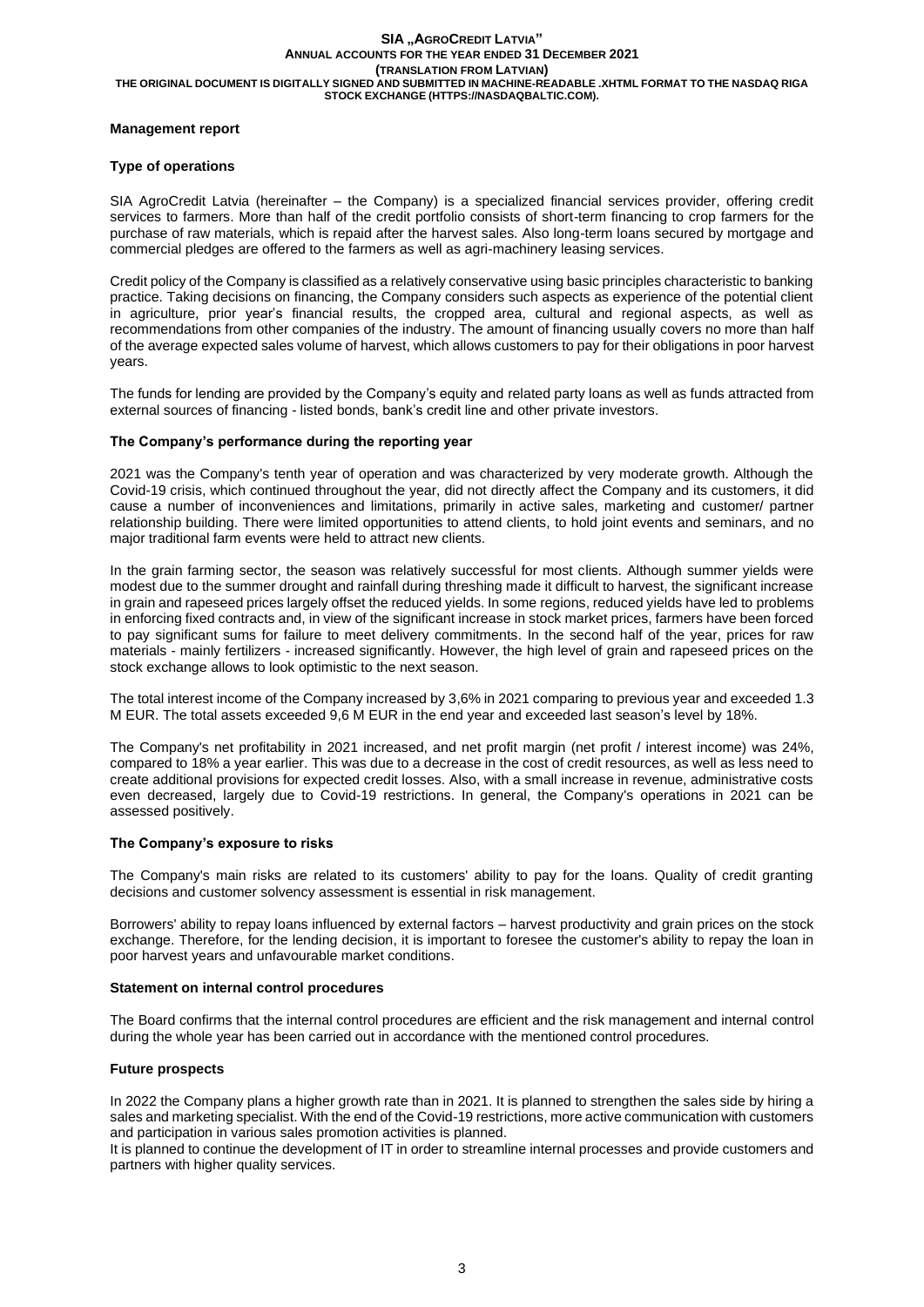## **Management report (continued) Future prospects** (continued)

Several marketing activities will be carried out to increase the brand recognition in the market and attract wider range of clients. Cooperation with grain, fuel and machinery vendors will be developed to ensure quick and effective service for their customers.

At the beginning of 2022, a further increase in the prices of raw materials needed for the grain farming industry (seed, fuel, mineral fertilizers, etc.) was observed. Russia's invasion of Ukraine on February 24, 2022 and the associated sanctions against the Russian Federation as well as against Belarus, are exacerbating the situation. It is safe to predict that the supply of grain on world markets in 2022-2023 will be significantly lower than usual, due to sanctions against Russia and war in Ukraine. The Company's management believes that despite the growing uncertainty regarding the future development of the economy and the downward revision of the annual macroeconomic GDP forecasts, the problematic global situation creates possibilities and opportunities for the Latvian grain production industry and agriculture in general (eg increased demand for Latvian agricultural products, increase in sales prices, motivation to produce rationally and efficiently) which, in the opinion of management, will offset the risks associated with the availability and price increase of raw materials.

## **Distribution of the profit proposed by the Board**

The Management Board recommends to the shareholders to retain the profit of the reporting year in amount of 307 941 EUR undistributed.

The Management Board has prepared this annual report of SIA AgroCredit Latvia, including Management report, Statement of management`s responsibility, Corporate Governance Report and Financial statements for 2021 and has approved it for submission to Shareholder's meeting.

/signed/ /signed/

Ģirts Vinters Jānis Kārkliņš Chairman of the Board Member of the Board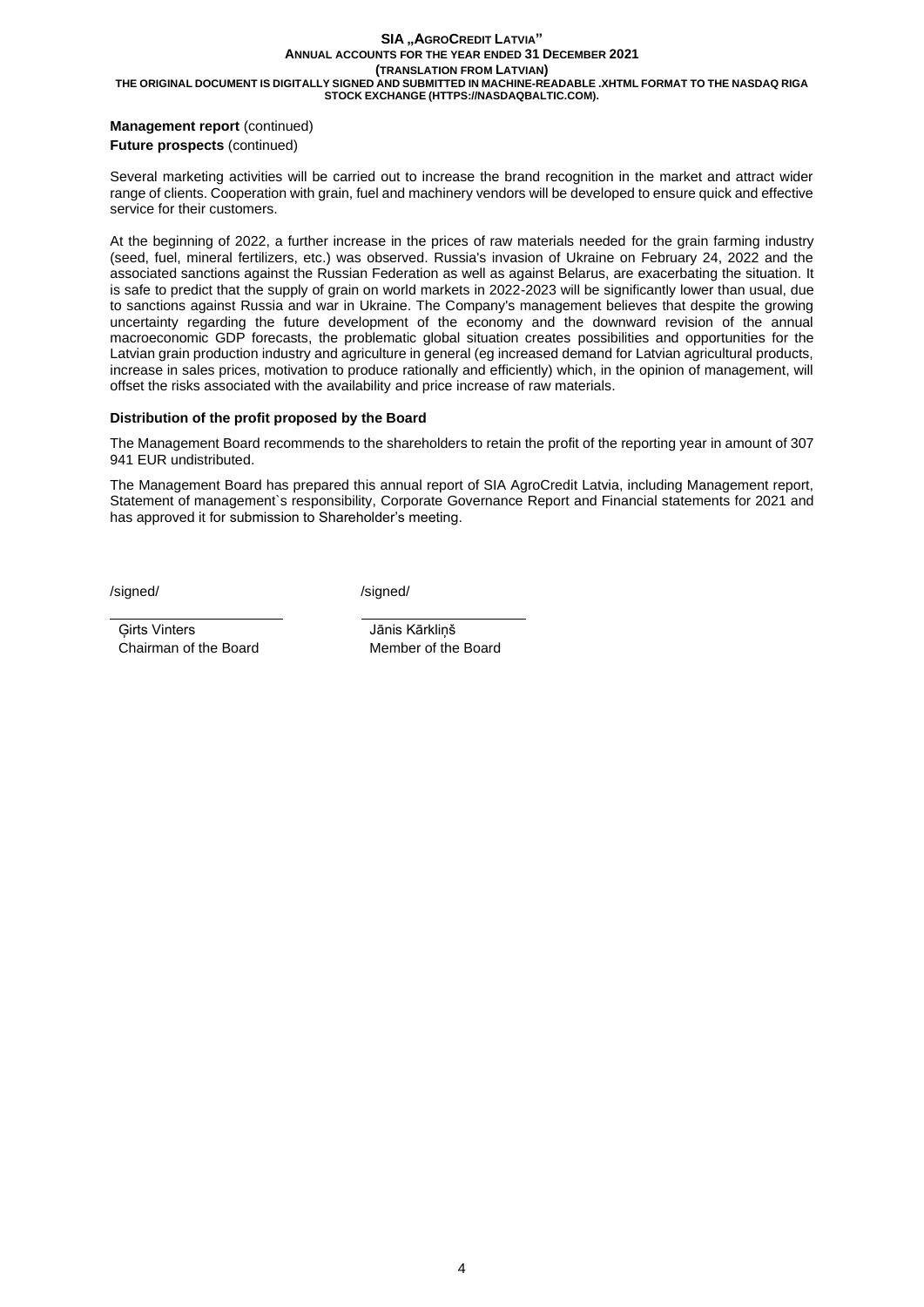## **Statement of management`s responsibility**

The management of SIA AgroCredit Latvia is responsible for the preparation of the financial statements for 2021.

Based on the information available to the Board of the Company, the financial statements are prepared on the basis of the relevant primary documents and in accordance with International Financial Reporting Standards as adopted by the European Union, based on a going concern basis, and present a true and fair view of the Company's assets, liabilities and financial position as at 31 December 2021 and its profit and cash flows for 2021.

The Company's management confirms that appropriate and consistent accounting policies and prudent and reasonable management estimates have been applied.

The management of the Company confirms that it is responsible for maintaining proper accounting records and for monitoring, controlling and safeguarding the Company's assets. The management of the Company is responsible for detecting and preventing errors, irregularities and/or deliberate data manipulation. The management of the Company is responsible for ensuring that the Company operates in compliance with the laws of the Republic of Latvia.

The management report presents fairly the Company's business development and operational performance.

#### **Corporate governance statement**

The Corporate governance report of SIA AgroCredit Latvia for 2021 has been prepared as a separate document in accordance with Section 56.<sup>2</sup> Paragraph 3 of the Financial Instruments Market Law.

The report is submitted to AS Nasdaq Riga (hereinafter – the Stock Exchange) concurrently with the audited financial statements SIA AgroCredit Latvia for 2021 for publishing on the website of the Stock Exchange: http://www.nasdaqbaltic.com/ and the website of SIA AgroCredit Latvia [http://www.agrocredit.lv](http://www.agrocredit.lv/) .

/signed/ /signed/

Ģirts Vinters Jānis Kārkliņš Chairman of the Board Member of the Board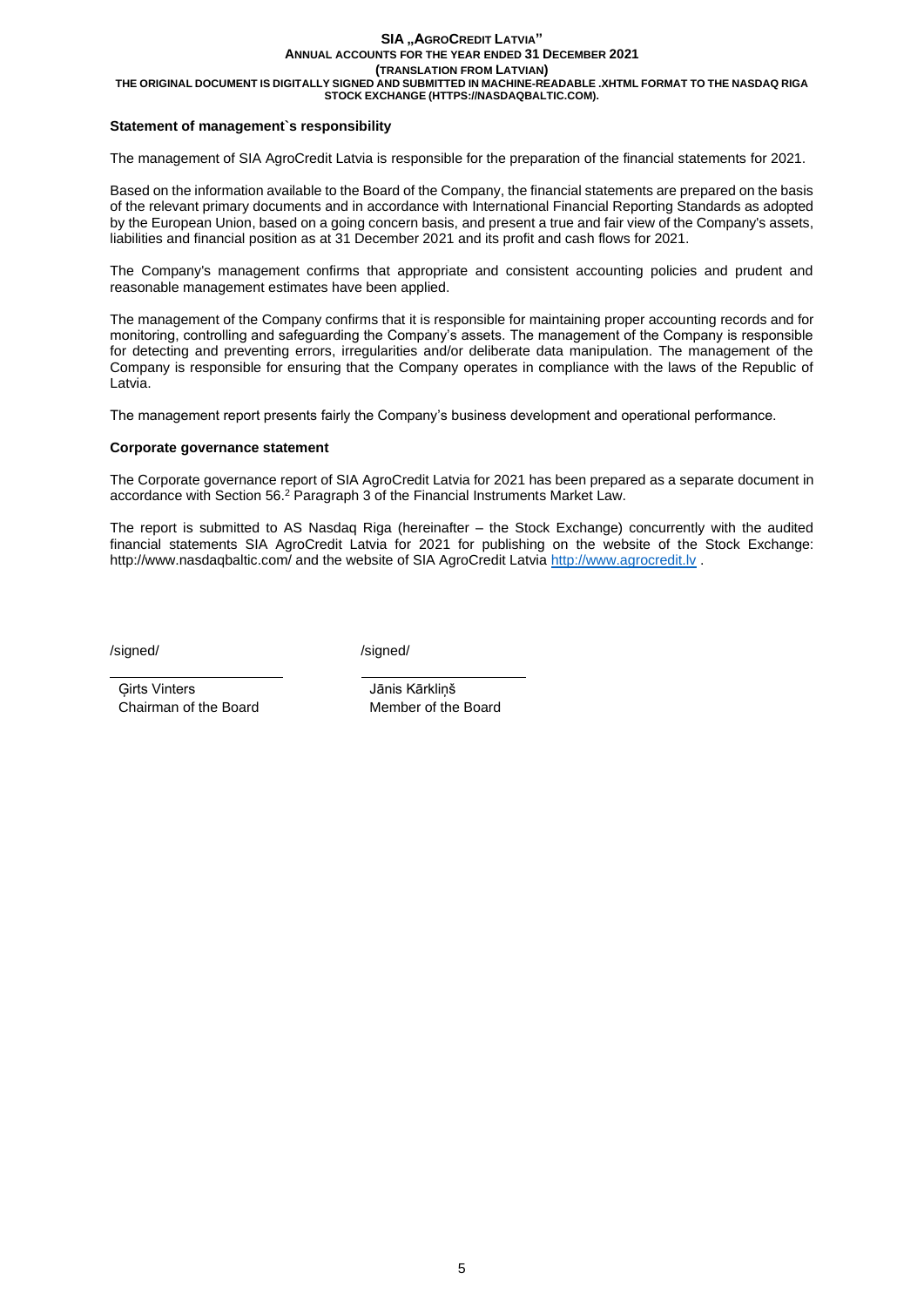## **Statement of comprehensive income for the year ended 31 December 2021**

|                                                                   | <b>Notes</b> | 2021<br><b>EUR</b>   | 2020<br><b>EUR</b>         |
|-------------------------------------------------------------------|--------------|----------------------|----------------------------|
| Interest income<br>out of this, income at effective interest rate | 1            | 1 297 261<br>1297261 | 1 252 133<br>1 2 5 2 1 3 3 |
| Interest expense                                                  | 2            | (583932)             | (596956)                   |
| Impairment                                                        | 3            | (10000)              | (40000)                    |
| Administrative expense                                            | 4            | (246603)             | (248 850)                  |
| Other operating expense                                           | 5            | (113 477)            | (99141)                    |
| Other operating income                                            |              | 2942                 | 566                        |
| Profit before corporate income tax                                |              | 346 191              | 267 752                    |
| Corporate income tax                                              | 6            | (38 250)             | (36 400)                   |
| <b>Current year's profit</b>                                      |              | 307 941              | 231 352                    |
| Other comprehensive income                                        |              |                      |                            |
| Total comprehensive income for the current year                   |              | 307 941              | 231 352                    |

Notes on pages from 10 to 27 are integral part of these financial statements.

/signed/ /signed/ /signed/

Ģirts Vinters Jānis Kārkliņš Evija Šverna

Chairman of the Board Member of the Board Accountant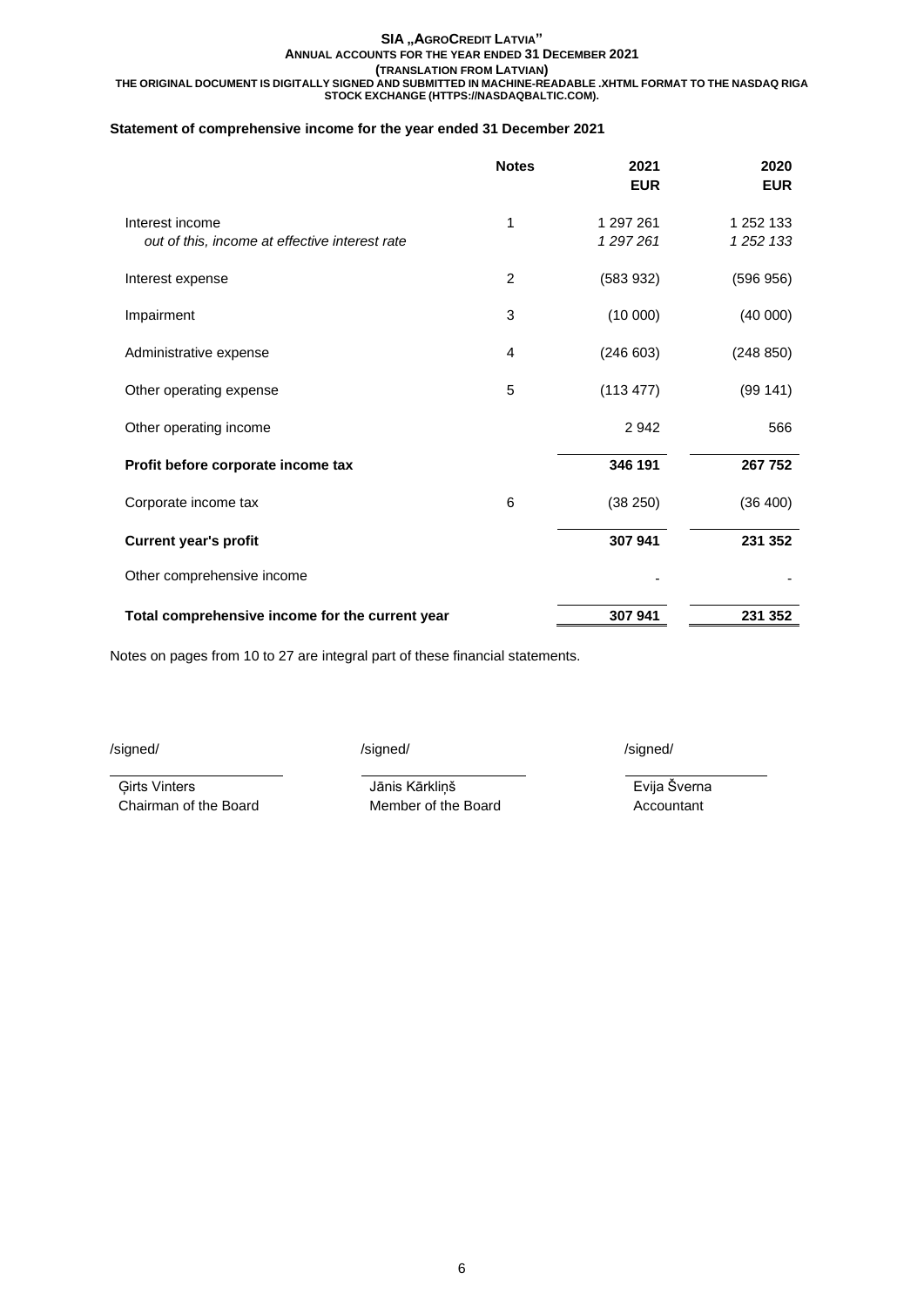## **Statement of financial position as at 31 December 2021**

|                                                  | <b>Notes</b> | 31.12.2021. | 31.12.2020.   |
|--------------------------------------------------|--------------|-------------|---------------|
|                                                  |              | <b>EUR</b>  | <b>EUR</b>    |
| <b>Assets</b>                                    |              |             |               |
| Long term investments                            |              |             |               |
| Property, plant and equipment                    | 7            | 2750        | 3751          |
| Right-of-use assets                              | 8            | 68 657      | 41 369        |
| Loans                                            | 9            | 1 962 774   | 1 538 694     |
| Total long-term investments:                     |              | 2 034 181   | 1583814       |
| <b>Current assets</b>                            |              |             |               |
| Loans                                            | 9            | 7 429 449   | 6 240 482     |
| Other debtors                                    | 10           | 1715        | 87 748        |
| Cash and bank                                    | 11           | 221 997     | 309 482       |
| <b>Total current assets:</b>                     |              | 7 653 161   | 6637712       |
| <b>Total assets</b>                              |              | 9 687 342   | 8 2 2 1 5 2 6 |
|                                                  |              |             |               |
| Liabilities and shareholder's' funds             |              |             |               |
| <b>Shareholders' funds:</b>                      |              |             |               |
| Share capital                                    | 12           | 1 500 000   | 1 500 000     |
| Other reserves                                   |              | 25          | 25            |
| Retained earnings:                               |              |             |               |
| prior year's retained earnings                   |              | 292 919     | 214 567       |
| current year's profit                            |              | 307 941     | 231 352       |
| <b>Total shareholders' funds:</b>                |              | 2 100 885   | 1945944       |
| Liabilities:                                     |              |             |               |
| Long-term liabilities:                           |              |             |               |
| Borrowings                                       | 13           | 6 020 000   | 5745000       |
| Lease liabilities                                | 8            | 42 480      | 29 738        |
| <b>Total long-term liabilities:</b>              |              | 6 062 480   | 5774738       |
| <b>Short-term liabilities:</b>                   |              |             |               |
| Borrowings                                       | 13           | 1 494 728   | 438 254       |
| Lease liabilities                                | 8            | 15 599      | 51 448        |
| Trade creditors and other liabilities            | 14           | 13 650      | 11 142        |
| Total short-term creditors:                      |              | 1 523 977   | 500 844       |
| <b>Total liabilities and shareholders' funds</b> |              | 9 687 342   | 8 221 526     |
|                                                  |              |             |               |

Notes on pages from 10 to 27 are integral part of these financial statements.

Chairman of the Board Member of the Board

Ģirts Vinters Jānis Kārkliņš Evija Šverna

/signed/ /signed/ /signed/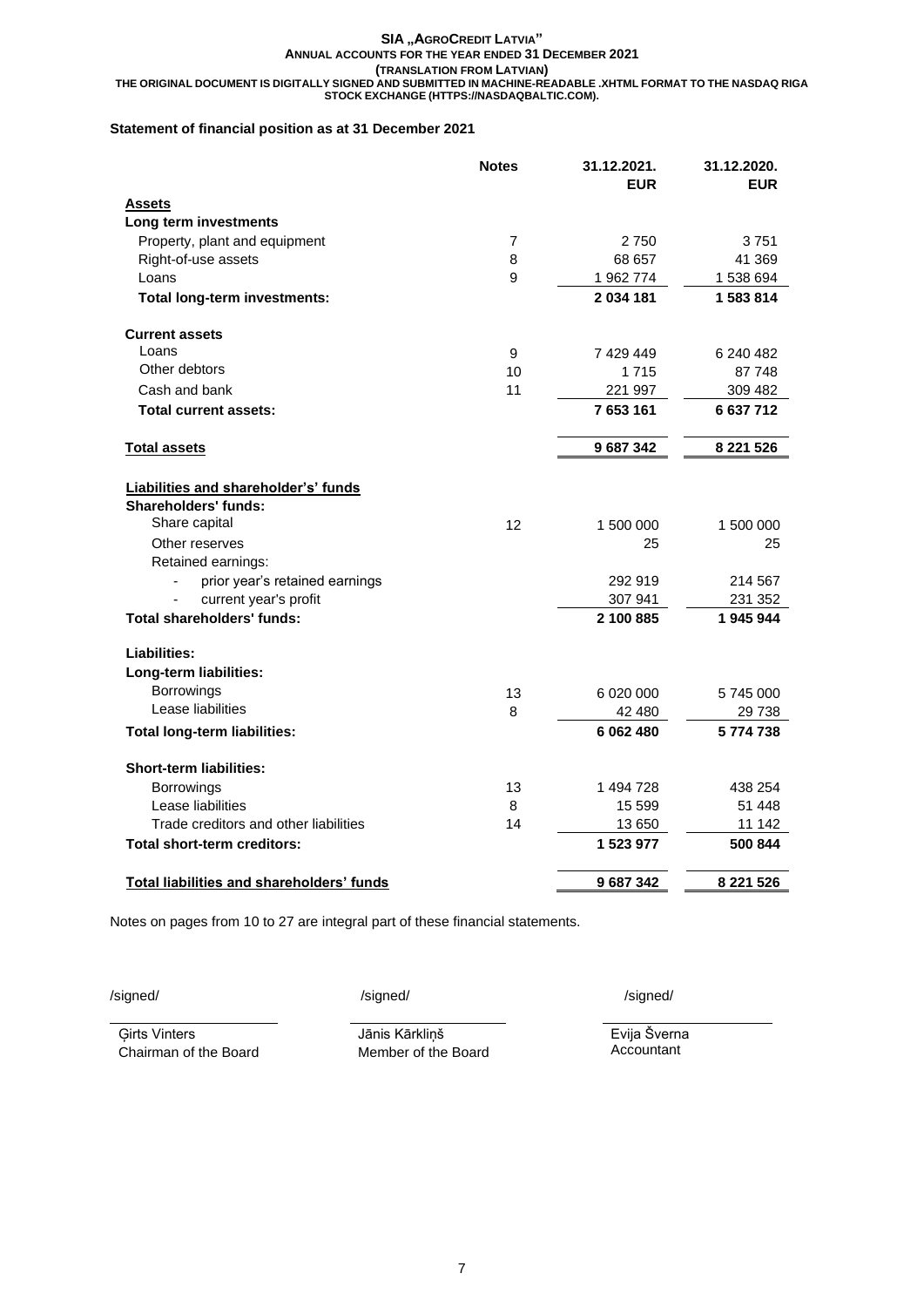## **Statement of changes in equity for the year ended 31 December 2021**

|                        | <b>Share capital</b><br><b>EUR</b> | <b>EUR</b>               | Other reserves Retained earnings<br><b>EUR</b> | <b>Total</b><br><b>EUR</b> |
|------------------------|------------------------------------|--------------------------|------------------------------------------------|----------------------------|
| As at 31 December 2019 | 1 500 000                          | 25                       | 374 567                                        | 1874 592                   |
| Profit for the year    | ٠                                  |                          | 231 352                                        | 231 352                    |
| <b>Dividends</b>       | ٠                                  | $\overline{\phantom{a}}$ | (160000)                                       | (160000)                   |
| As at 31 December 2020 | 1 500 000                          | 25                       | 445 919                                        | 1945944                    |
| Profit for the year    | $\overline{\phantom{a}}$           |                          | 307 941                                        | 307 941                    |
| <b>Dividends</b>       | $\blacksquare$                     | $\blacksquare$           | (153000)                                       | (153000)                   |
| As at 31 December 2021 | 1 500 000                          | 25                       | 600 860                                        | 2 100 885                  |

Notes on pages from 10 to 27 are integral part of these financial statements.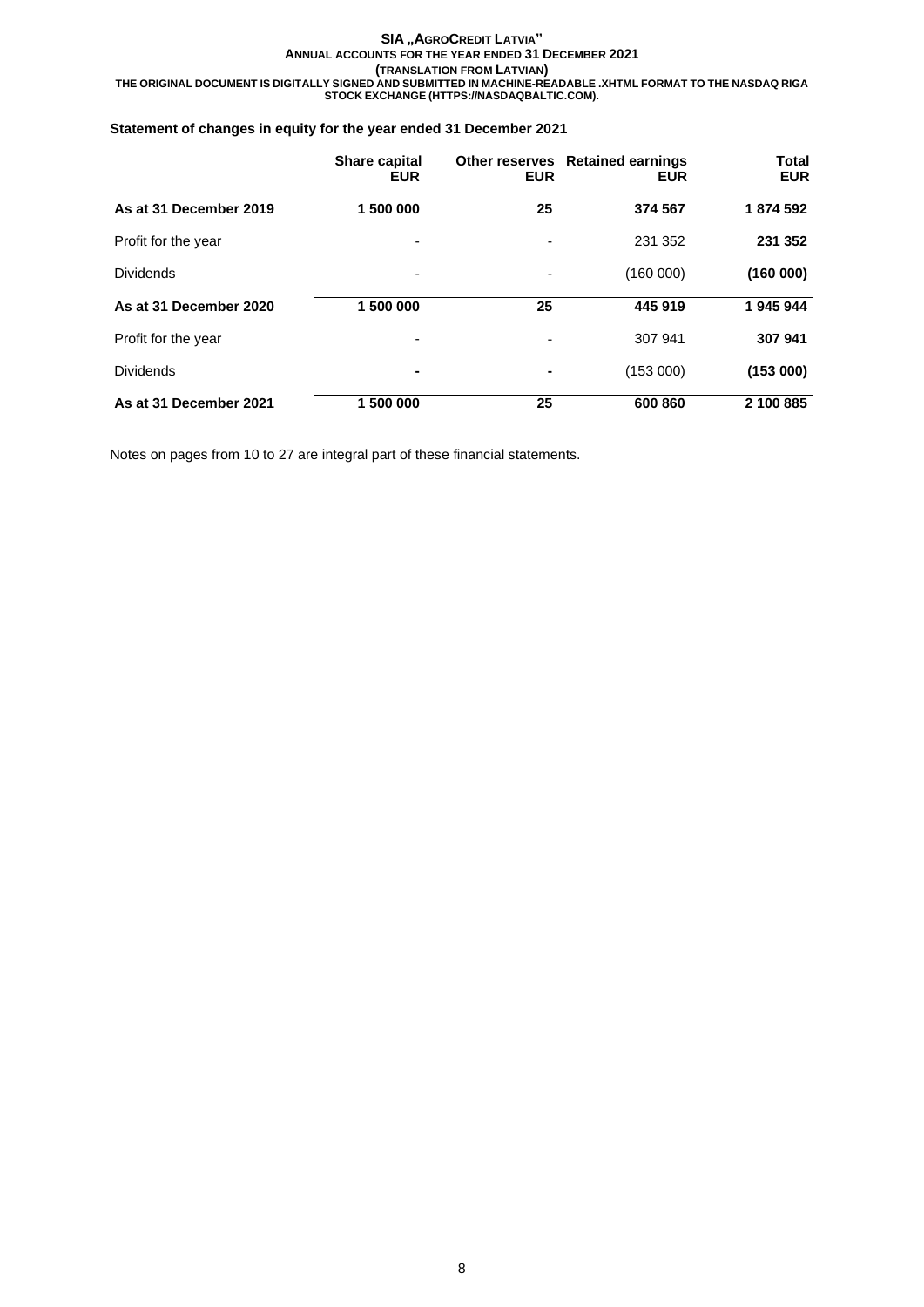**THE ORIGINAL DOCUMENT IS DIGITALLY SIGNED AND SUBMITTED IN MACHINE-READABLE .XHTML FORMAT TO THE NASDAQ RIGA STOCK EXCHANGE (HTTPS://NASDAQBALTIC.COM).**

## **Statement of cash flows for the year ended 31 December 2021**

|                                                                        | <b>Notes</b>   | 2021<br><b>EUR</b> | 2020<br><b>EUR</b> |
|------------------------------------------------------------------------|----------------|--------------------|--------------------|
| <b>Cash flow from operating activities</b>                             |                |                    |                    |
| Profit before corporate income tax                                     |                | 346 191            | 267 752            |
| Depreciation of plant, property and equipment                          | $\overline{7}$ | 1486               | 1 638              |
| Depreciation of right-of-use assets                                    | 8              | 13 673             | 10729              |
| Interest income                                                        | 1              | (1297261)          | (1252133)          |
| Interest expense                                                       | $\overline{c}$ | 575 843            | 590 436            |
| Impairment loss on loans                                               | 3, 9           | 10 000             | 40 000             |
| Decrease of cash and cash equivalents from operating                   |                |                    |                    |
| activities before changes in assets and liabilities                    |                | (350068)           | (341578)           |
| Increase of loans issued                                               | 9              | (1476129)          | (250 365)          |
| (Increase) / decrease in trade and other debtors                       |                | 82 674             | (70155)            |
| Trade creditors' increase                                              |                | 21 400             | 20 153             |
| Decrease of cash and cash equivalents from operating                   |                |                    |                    |
| activities before corporate income tax                                 |                | (1722123)          | (641945)           |
| Interest paid                                                          |                | (584717)           | (603 139)          |
| Interest received                                                      |                | 1 134 810          | 1 286 477          |
| Corporate income tax (paid)/ surplus reimbursed                        | 6              | (38 250)           | (40000)            |
| Net increase/(decrease) of cash and cash equivalents                   |                |                    |                    |
| from operating activities                                              |                | (1210280)          | 1 3 9 3            |
| <b>Cash flow from investing activities</b>                             |                |                    |                    |
| Acquisition of fixed assets and intangibles                            |                | (485)              | (552)              |
| Net decrease of cash and cash equivalents from                         |                |                    |                    |
| investing activities                                                   |                | (485)              | (552)              |
| <b>Cash flow from financing activities</b>                             |                |                    |                    |
| Dividends paid                                                         | 12             | (153000)           | (160000)           |
| Loans received                                                         |                | 7 919 053          | 8 691 748          |
| Repaid loans                                                           |                | (6578705)          | $(8\ 270\ 208)$    |
| Lease payments for right-of-use assets                                 | 8              | (64068)            | (56 414)           |
| Net increase of cash and cash equivalents from<br>financing activities |                | 1 123 280          | 205 126            |
|                                                                        |                |                    |                    |
| Net increase/(decrease) of cash and cash equivalents in                |                |                    |                    |
| the reporting year                                                     |                | (87485)            | 205 967            |
| Cash and cash equivalents at the beginning of the                      |                |                    |                    |
| reporting year                                                         |                | 309 482            | 103 515            |
| Cash and cash equivalents at the end of reporting year                 | 11             | 221 997            | 309 482            |

Notes on pages from 10 to 27 are integral part of these financial statements.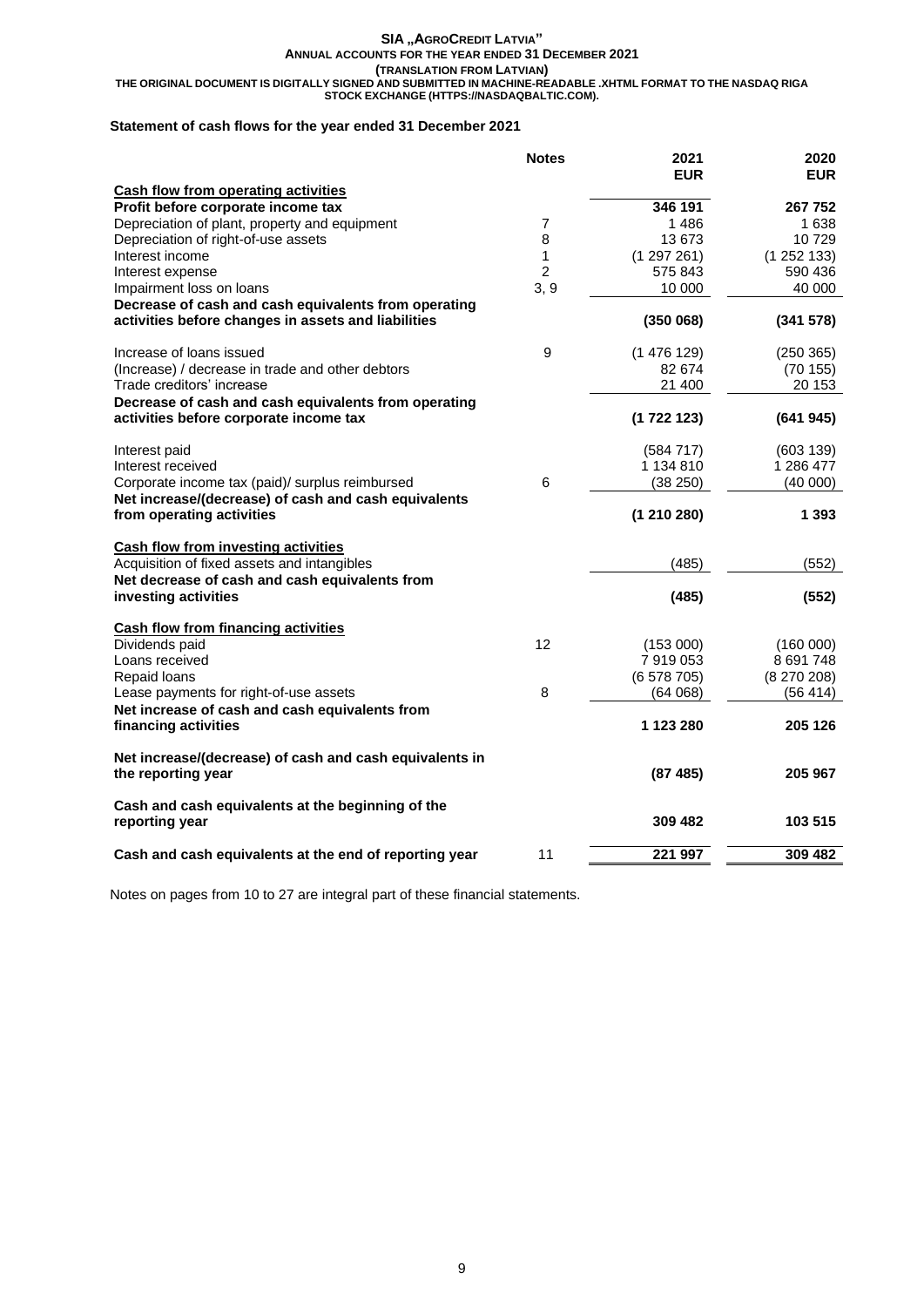## **Notes to the financial statements**

# **General information about the Company** Name of the Company SIA AGROCREDIT LATVIA Legal status of the Company **Limited liability company** Number, place and date of registration 40103479757 Commercial Registry, Riga, 11 November 2011 Type of operations The Company specializes in providing financial services and offering credit services to farmers. Basically, the Company issues short-term financing to crop-farmers for the purchase of raw materials, which is repaid after the harvest sales. As classified by NACE classification code system: 64.91 – Financial leasing 64.92 – Other credit granting Address **K.Ulmana gatve 119, Mārupe, Mārupe municipality**, LV-2167, Latvia Shareholders **AgroCredit Finance SIA (100%)** Reg. No. 42403046209 K.Ulmaņa gatve 119, Mārupe, Mārupe municipality, LV-2167, Latvia Beneficial owners Ģirts Vinters and Jānis Kārkliņš, each owning 50% of shares of the Parent Company. The Board **Figure 2018** Girts Vinters – Chairman of the Board Jānis Kārkliņš – Member of the Board The Council Silva Jeromanova- Maura – Member of the Council Edmunds Demiters – Member of the Council Rūta Dimanta - Member of the Council from December 2021 Lauris Buls – Member of the Council till 2 December 2021 Person responsible for accounting Fig. Sverna - accountant Name and address of the auditor SIA Potapoviča un Andersone Certified Auditors' Company Licence No. 99 Ūdens Street 12-45, Riga, LV-1007 Latvia Responsible Certified Auditor: Lolita Čapkeviča

## **Approval of the Financial statements**

These financial statements have been approved by the Board signing with electronic signatures on 27 April 2022. The Financial statements are subject to approval by the shareholder**.**

Certificate No. 120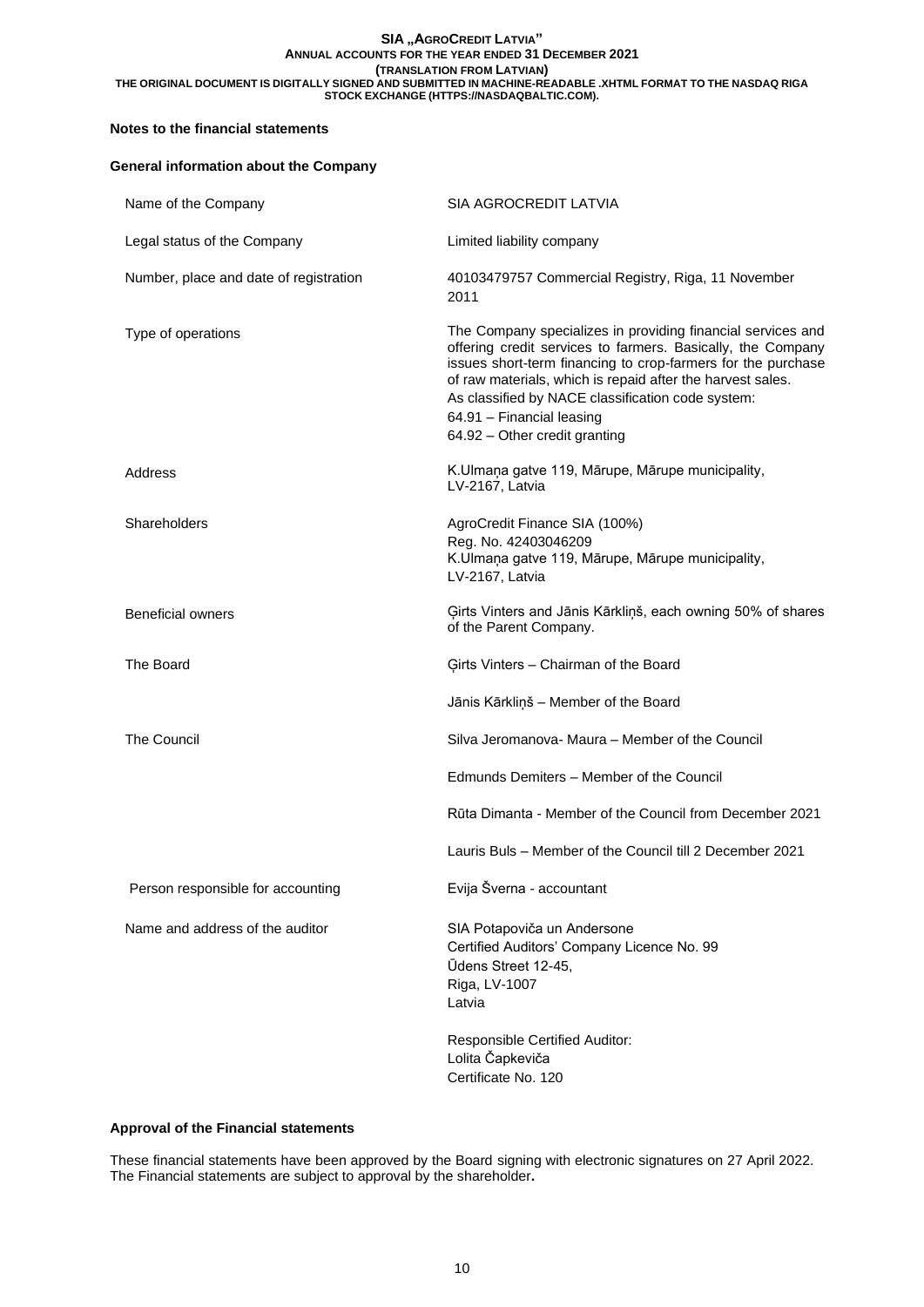### **Notes to the financial statements Accounting policies**

## **(a) Basis of preparation**

These financial statements for the year ended 31 December 2021 have been prepared in accordance with the International Financial Reporting Standards (IFRS) as adopted by the European Union (EU). The accounting policies of the Company have not changed in comparison to previous reporting period.

The financial statements cover the period from 1 January 2021 until 31 December 2021.

The financial statements are prepared on historical cost basis.

### **(b) Significant accounting judgements, estimates and assumptions**

The Company's financial statements and its financial results are influenced by accounting policies, assumptions, estimates and management judgement, which necessarily have to be made in the course of preparation of the financial statements. The Company makes estimates and assumptions that affect the reported amounts of assets and liabilities within the current and next financial year. All estimates and assumptions required in conformity with IFRS are best estimates undertaken in accordance with the applicable standard. Estimates and judgments are evaluated on a continuous basis, and are based on past experience and other factors, including expectations with regard to future events. Accounting policies and management's judgements for certain items are especially critical for the Company's results and financial situation due to their materiality. Any effect of changes in estimates is reflected in the financial statements at the time of their determination. Although these estimates are based on management's best knowledge of current events and actions, actual results may differ.

The most significant judgments and estimates that affect the Company's financial statements are related to the determination of expected credit losses (ECL) for issued loans and are described in Note 9.

## **(c) Summary of significant accounting policies**

## **Changes in accounting principles and reporting**

New and amended IFRS and their interpretations which have been adopted during 2021 have had no or immaterial impacts on the Company's financial position, operations, cash flows and disclosures in the financial statements.

### **Functional and reporting currency**

Items included in the financial statements of the Company are measured using the currency of the primary economic environment in which the entity operates (the functional currency). Items included in the financial statements are presented in the official currency of the Republic of Latvia, the euro (EUR), which is the Company's reporting currency.

### **Foreign currency translation**

All foreign currency transactions are translated into euros using the exchange rates published at the morning of the dates of the transactions by the European Central Bank. Monetary assets and liabilities denominated in foreign currencies on the last day of the reporting year are translated into euros at the foreign exchange rate published by the European Central Bank ruling at the end of the reporting year.

Gains or losses arising from foreign exchange rate fluctuations are recognized in the profit or loss in the period in which they arise.

### **Recognition of revenue and expenses**

### *Interest income and expense*

The Company provides lending services, and interest income is the main type of income of the Company. Interest income and expense are recognized in the statement of profit or loss on an accrual basis using the effective interest method. Interest income and expense are recognized in profit or loss for all interest-bearing instruments on an accrual basis using the effective interest method. The effective interest method is a method of calculating the amortized cost of a financial asset or a financial liability and of allocating the interest income or interest expense over the relevant period. The effective interest rate is the rate that exactly discounts estimated future cash payments or receipts through the expected life of the financial instrument or, when appropriate, a shorter period to the net carrying amount of the financial asset or financial liability. When calculating the effective interest rate, the Company estimates cash flows considering all contractual terms of the financial instrument (for example, prepayment options), but does not consider future credit losses. The calculation includes all fees and points paid or received between parties to the contract that are an integral part of the effective interest rate, transaction costs and all other premiums or discounts. Interest income is recognized over time.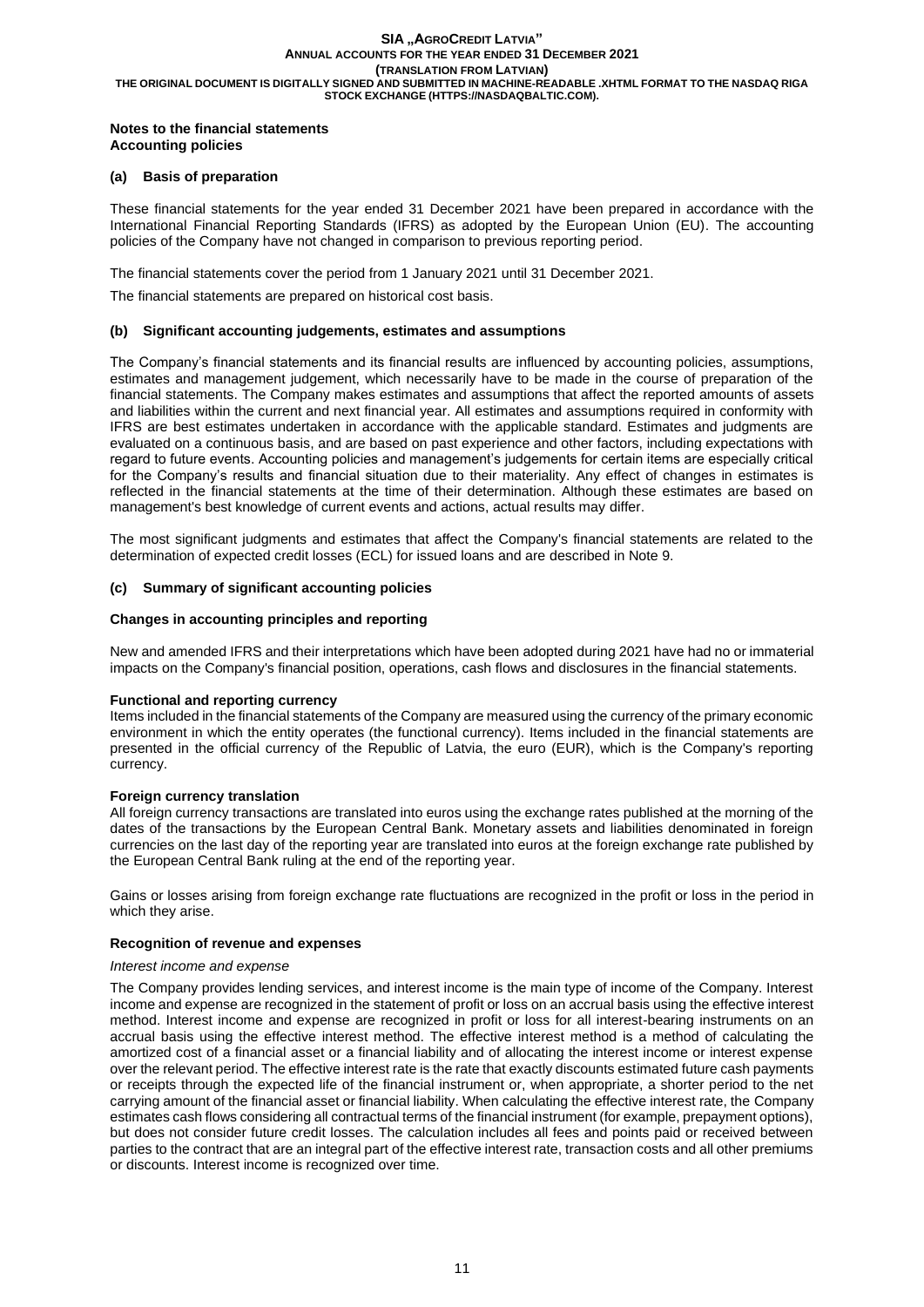## **SIA "AGROCREDIT LATVIA" ANNUAL ACCOUNTS FOR THE YEAR ENDED 31 DECEMBER 2021**

**(TRANSLATION FROM LATVIAN)**

**THE ORIGINAL DOCUMENT IS DIGITALLY SIGNED AND SUBMITTED IN MACHINE-READABLE .XHTML FORMAT TO THE NASDAQ RIGA STOCK EXCHANGE (HTTPS://NASDAQBALTIC.COM).**

## **Notes to the financial statements** (continued)

**Accounting policies** (continued)

#### **(c) Summary of significant accounting policies** (continued)

#### **Recognition of revenue and expenses** (continued)

#### *Other income*

Other income is recognized on an accrual basis when it has been earned or when there is no doubt that it will be received in due time.

#### *Other expenses*

Expenses are recognised on an accrual basis in the period in which they are incurred, regardless of when the invoice is received or paid.

#### **Intangible assets and property, plant and equipment**

All intangibles and property, plant and equipment are recorded at cost net of depreciation or amortisation. Depreciation or amortisation is calculated on a straight-line basis to write down each asset to its estimated residual value over its estimated useful life as follows: **% per annum**

|                    | 70 per annum |
|--------------------|--------------|
| Intangibles        | 20           |
| Other fixed assets | 20           |

#### **Corporate income tax**

Corporate income tax for the reporting period is included in the financial statements based on the calculations prepared in accordance with tax legislation of the Republic of Latvia effective at the end of reporting year. Corporate income tax is calculated on the basis of distributed profit which is subject to the tax rate of 20 % of their gross amount, or 20/80 of net amount. Corporate tax on distributed profit is recognized when the shareholders of the Company make a decision about profit distribution. Corporate income tax calculated on transactions other than profit distribution is included in the statement of profit or loss within other operating expenses. As of January 1, 2021, all overpaid tax amounts are considered as unallocated tax contributions that are not related to a specific tax. Such overpayments automatically cover other tax debts, if such exist.

#### **Cash and cash equivalents**

Cash and cash equivalents consist of cash on hand, current account balances and short-term deposits with original maturities of less than 90 days and short-term highly liquid investments that are readily convertible to known amounts of cash and which are not subject to significant changes in value.

#### **Financial instruments**

#### *Classification*

The Company's financial instruments consist of financial assets (financial assets at amortized cost and financial assets at fair value through profit or loss (FVTPL) and financial liabilities (financial liabilities at amortized cost).

The classification of debt instruments depends on the business model implemented by the Company's financial asset management, as well as on whether the contractual cash flow characteristics consist of solely payments of principal and interest (SPPI). Debt instruments are carried at amortized cost if both of the following criteria are met:

- the business model objective is to hold assets to collect contractual cash flows; and

- the contractual cash flow characteristics consist of solely payments of principal and interest.

The gross carrying amount of these assets is measured using the effective interest method and adjusted for expected credit losses. Debt instruments that meet the requirements of the SPPI and are nevertheless held in a portfolio to both hold contractual cash flows and sell, such assets may be classified as FVTPL. Financial assets whose cash flows do not meet the requirements of the SPPI should be valued at FVTPL (eg financial derivatives). Embedded derivatives are not separated from financial assets, but when included in financial assets, the requirements of SPPI are assessed.

#### *Recognition and derecognition*

Financial assets are recognized when the Company has become a party to the contractual provisions of the instrument, i.e., on the trading date.

Financial assets are derecognised when the Company's contractual obligations to receive cash flows from the financial asset expire or when the Company transfers the financial asset to another party or transfers the significant risks and rewards of ownership of the asset. Purchases and sales of financial assets in the ordinary course of business are accounted for on the trading date, i.e., the date on which the Company decides to buy or sell the asset.

A financial liability is derecognised when the obligation under the liability is withdrawn, cancelled or expires.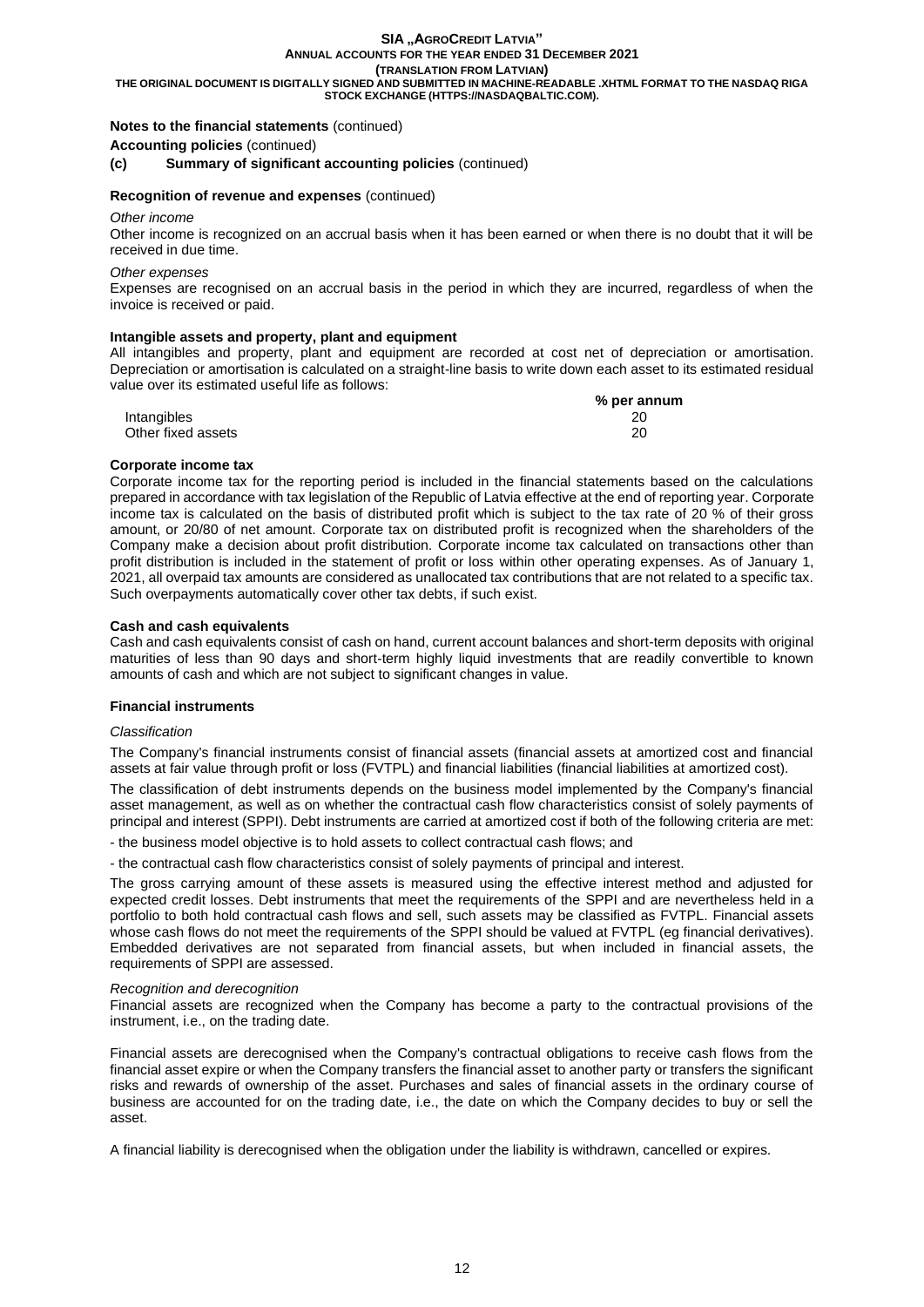## **Notes to the financial statements** (continued)

**Accounting policies** (continued)

#### **(c) Summary of significant accounting policies** (continued)

**Financial instruments** (continued)

### *Measurement*

At initial recognition, the Company measures a financial asset at its fair value. For financial assets and financial liabilities at amortized cost on initial recognition, fair value is adjusted for transaction costs that are directly attributable to the financial instrument.

#### *Financial assets at amortized cost*

Financial assets at amortized cost are debt instruments with fixed or determinable payments that are not held for trading and whose future cash flows consist solely of principal and interest payments. Financial assets at amortized cost include loans, trade receivables and other receivables, and cash and cash equivalents. Financial assets at amortized cost are classified as current assets if their maturity is one year or less. If the maturity is longer than one year, they are presented as non-current assets. Short-term receivables are not discounted.

Financial assets at amortized cost are initially recognized at fair value and subsequently measured at amortized cost using the effective interest method, less provision for impairment.

#### *Impairment of financial assets at amortised cost*

#### *Expected credit losses*

#### *Measurement*

Impairment is measured using the expected credit loss (ECL) model. It involves monitoring the deterioration or improvement of the credit quality of financial instruments. The ECL model is applicable to all financial assets that are measured at amortized cost The ECLs on financial assets measured at amortised cost are presented as allowances, i.e., the allowance reduces the gross carrying amount. An allowance for expected credit losses due to changes in ECL is recognized in the statement of profit or loss under "Impairment". The assessment of credit risk, and the estimation of ECL, shall be unbiased and probability-weighted, and shall incorporate all available information which is relevant to the assessment, including information about past events, current conditions and reasonable and supportable forecasts of future events and economic conditions at the reporting date. The ECL model has a three-stage approach based on changes in the credit risk. A 12-month ECL (Stage 1) applies to all items, unless there is a significant increase in credit risk since initial recognition. For items where there is a significant increase in credit risk (Stage 2) or in default (Stage 3), lifetime ECL applies.

When calculating impairment losses on assets due to default on principal or interest payments or other loss-making events, collateral, including real estate and commercial pledges, is taken into account, valued at market value. The value of collateral is based on independent expert valuations or the Company's assessments.

### *Significant increase in credit risk*

.

At the end of each reporting period the Company performs an assessment of whether credit risk has increased significantly since initial recognition. The assessment of whether there has been a significant change in credit risk is based on quantitative and qualitative indicators. Both historic and forward-looking information shall be used in the assessment. As significantly most (more than 89%) of the loans reported in the balance sheet on 31 December 2021 have an initial origination date as of 1 January 2018 or later, the primary indicator is changes in lifetime probability of default (PD) by comparing the scenario-weighted annualized lifetime PD at the reporting date with the scenario-weighted annualized lifetime PD at initial recognition.

Regardless of the quantitative indicator, a significant increase in credit risk is triggered if the following back-stop indicators occur if:

- payments are past due over 30 days but less than 90 days; or

- financial assets are forborne (where due to the customer's financial difficulties the contractual terms of the loans have been revised and concessions given).

Back-stop indicators normally overlap with the quantitative indicator of significant increase in credit risk.

In case there has been a significant increase in credit risk since initial recognition, an allowance for lifetime ECL shall be recognised and the financial instrument is transferred to Stage 2. In subsequent reporting periods, if the credit quality of the financial instrument improves such that there is no longer a significant increase in credit risk since initial recognition, the financial assets move back to Stage 1. If credit quality of financial instrument deteriorates further, the financial instrument is transferred to Stage 3.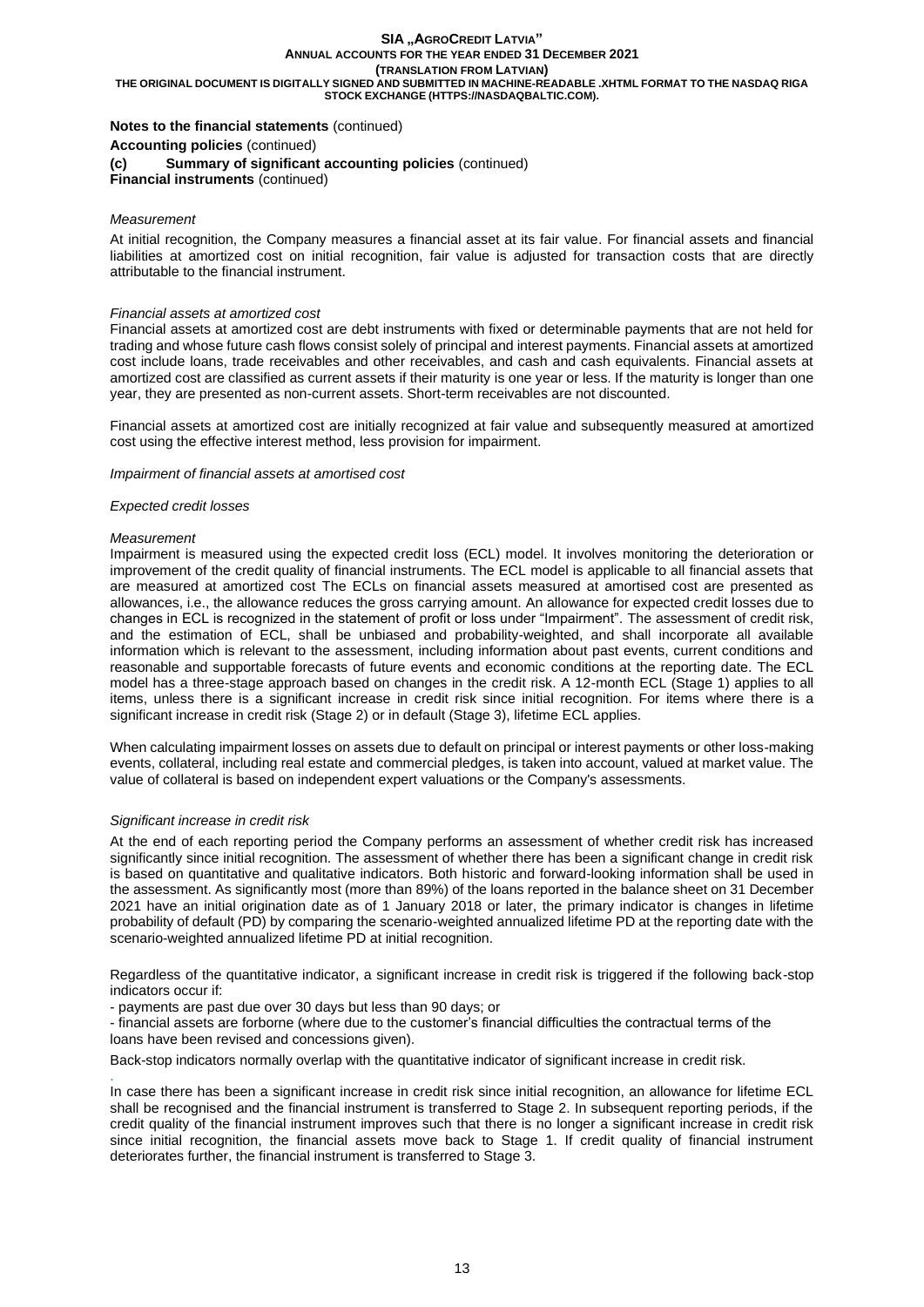#### **SIA "AGROCREDIT LATVIA" ANNUAL ACCOUNTS FOR THE YEAR ENDED 31 DECEMBER 2021**

**(TRANSLATION FROM LATVIAN)**

**THE ORIGINAL DOCUMENT IS DIGITALLY SIGNED AND SUBMITTED IN MACHINE-READABLE .XHTML FORMAT TO THE NASDAQ RIGA STOCK EXCHANGE (HTTPS://NASDAQBALTIC.COM).**

## **Notes to the financial statements** (continued)

**Accounting policies** (continued)

## **(c) Summary of significant accounting policies** (continued)

## **Financial instruments** (continued)

*Significant increase in credit risk (continued)*

Transfer to Stage 3 is triggered if the following indications occur:

- Payments are past due more than 90 days;
- Financial instrument is in default (PD = 100%).

## *Definition of default*

Financial instruments in default are in Stage 3. Default and credit-impaired are triggered when an exposure (principal or interest payment) is more than 90 days past due, it becomes probable that the borrower will enter bankruptcy proceedings or will undergo or has undergone some other type of financial or legal reorganization, the borrower has been declared bankrupt or is equivalent to bankruptcy, the transaction has been restructured for economic or legal reasons related to the borrower's financial difficulties, or an assessment has been made indicating that the borrower is unlikely to be able to meet its obligations as expected.

When assessing whether a borrower is unlikely to pay its obligations, the Company takes into account both qualitative and quantitative factors including, but not limited to the overdue status or non-payment on other obligations of the same borrower, expected bankruptcy and breaches of financial covenants. An instrument is no longer considered to be in default or credit impaired when all overdue amounts are repaid, there is sufficient evidence to demonstrate that there is a significant reduction in the risk of non-payment of future cash flows and there are no other indicators of credit-impairment.

Credit loss allowances on assessed financial assets are presented in the Company's statement of financial position as a reduction in the gross carrying amount of the assets. An impairment loss is recognized in a separate allowance account and the loss is recognized in the statement of profit and loss. If, in a subsequent period, the amount of the impairment loss decreases and the decrease can be related objectively to an event occurring after the impairment was recognized (for example, an improvement in the debtor's credit rating), the reversal of the previously recognized impairment loss is recognized in profit or loss.

### *Modifications*

The Company may renegotiate loans and modify contractual terms. In a situation where a renegotiation is determined by the counterparty's financial difficulties and inability to make the originally agreed payments, the Company compares the initial and revised estimated cash flows with the assets and determines whether the risks and rewards of the asset have changed significantly as a result of the modified contract. If the risks and rewards do not change, the modified asset does not differ significantly from the original asset and no de-recognition occurs due to the modification. The Company recalculates the gross carrying amount by discounting the changed contractual cash flows at the original effective interest rate and recognizes modification gain or loss in in the statement of profit or loss.

If the amended terms differ materially, the right to cash flows expires and the Company derecognises the original financial asset and recognizes a new financial asset at its fair value. The revision date is the original date used for the subsequent calculation of the impairment of the asset, including an assessment of whether the credit risk has increased significantly. The Company also assesses whether the new loan or debt instrument meets the criteria for solely principal and interest payments (SPPI). Any difference between the carrying amount of the derecognised original asset and the fair value of the newly recognized substantially revised asset is recognized in the statement of profit or loss, unless the nature of the change is attributable to equity transactions with owners.

In cases where the restructuring is due to financial difficulties of the counterparties resulting in non-compliance with the originally agreed payment schedule, the Company compares the initially planned and renewed cash flows to assess whether the risks and rewards of the modified terms have not changed significantly. If the risks and rewards do not change, the modified asset is not materially different from the original asset and derecognition is not required as a result of the modification. The Company recalculates the gross carrying amount by discounting the modified contractual cash flows using the original effective interest rate and recognizes the gain or loss arising on the modification in the statement of profit or loss for the period.

### *Financial liabilities at amortized cost*

The amortized cost of financial liabilities includes borrowings, including debt securities, lease liabilities, as well as payables to suppliers and contractors and other creditors. Financial liabilities at amortized cost are initially recognized at fair value. In subsequent periods, financial liabilities at amortized cost are carried at amortized cost using the effective interest method. Financial liabilities at amortized cost are classified as current liabilities if the payment term is one year or less. If the payment term is longer than one year, they are presented as long-term **liabilities**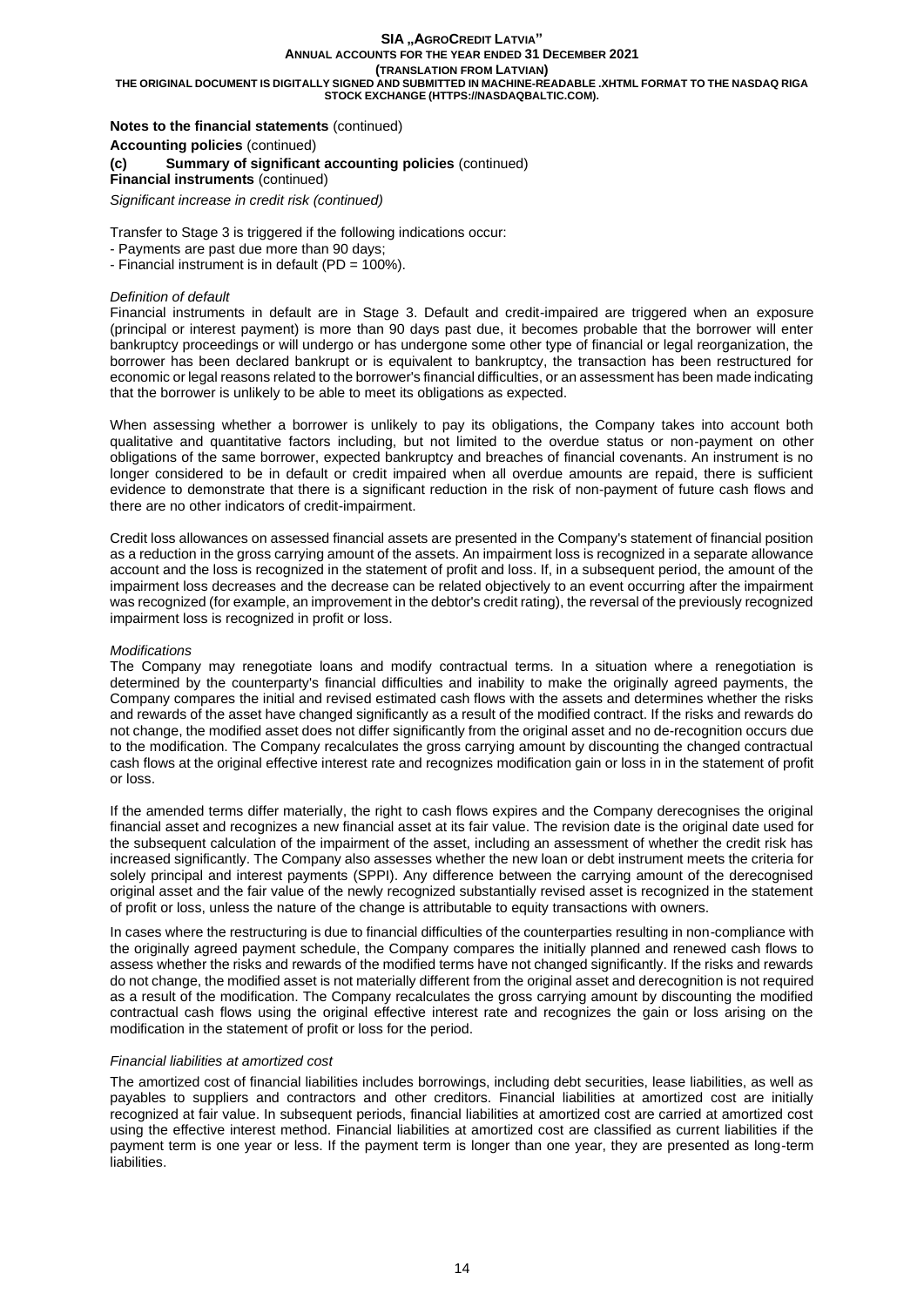**THE ORIGINAL DOCUMENT IS DIGITALLY SIGNED AND SUBMITTED IN MACHINE-READABLE .XHTML FORMAT TO THE NASDAQ RIGA STOCK EXCHANGE (HTTPS://NASDAQBALTIC.COM).**

## **Notes to the financial statements** (continued)

**Accounting policies** (continued)

#### **(c) Summary of significant accounting policies** (continued)

**Financial instruments** (continued)

#### *Offsetting financial assets and liabilities*

Financial assets and liabilities are offset and the net amount reported in the statement of financial position when there is a legal right to offset transactions and an intention to settle net or realise the asset and settle the liability simultaneously.

## *Borrowings*

Borrowings are recognized initially at fair value, net of transaction costs incurred. In subsequent periods, borrowings are stated at amortized cost using the effective interest method. The difference between the proceeds, net of borrowing costs, and the redemption value is recognized in the income statement using the effective interest method. This difference is recognized in finance costs.

Borrowings are classified as current liabilities unless the Company has an irrevocable right to defer settlement of the liability for at least 12 months after the balance sheet date.

#### *Issued debt securities*

The Company recognises issued debt securities at the date when the respective funds are received. After initial recognition when these financial liabilities are initially recognised at fair value including direct transaction costs, those are subsequently carried at amortised cost using the effective interest method. When issued debt securities are sold at a discount or premium, the difference is amortised applying the effective interest method until the debt matures and charged to the statement of comprehensive income as interest expense.

### **Contingencies**

Contingent liabilities are not recognised in the financial statements. They are disclosed unless the possibility of an outflow of resources embodying economic benefits is remote. A contingent asset is not recognised in the financial statements but disclosed when an inflow of economic benefits is probable.

#### **Subsequent events**

The financial statements reflect events after the balance sheet date that provide additional information about the Company's financial position at the balance sheet date (adjusting events). If the events after the end of the reporting year are not adjusting, they are reflected in the notes to the financial statements only if they are significant.

#### **Leases**

#### *Classification*

At the time of concluding the agreement, the Company assesses whether the contract is a lease or contains a lease. Under IFRS 16, a contract is, or contains, a lease if the contract conveys the right to control the use of an identified asset for a period of time in exchange for consideration. To assess whether the contract is a lease or contains a lease, the Company assesses whether:

- the contract provides for the use of an identified asset: the asset may be designated, directly or indirectly, and must be physically separable or represent practically full capacity of the asset from the physically separable asset. If the supplier has a significant right to replace the asset, the asset is not identifiable;

- the Company has the right to obtain all economic benefits from the use of the identifiable asset over its useful life; - the Company has the right to determine the use of the identifiable asset. The Company has the right to determine the manner in which the asset will be used, when it can decide how and for what purpose the asset will be used. Where the relevant decisions about how and for what purpose an asset is used are predetermined, the Company should assess whether it uses the asset, or the Company has developed an asset in a manner that predetermines how and for what purpose the asset will be used.

In the case of an initial measurement or reassessment of a contract that includes a lease component or multiple lease components, the Company attributes the relative separate price to each lease component.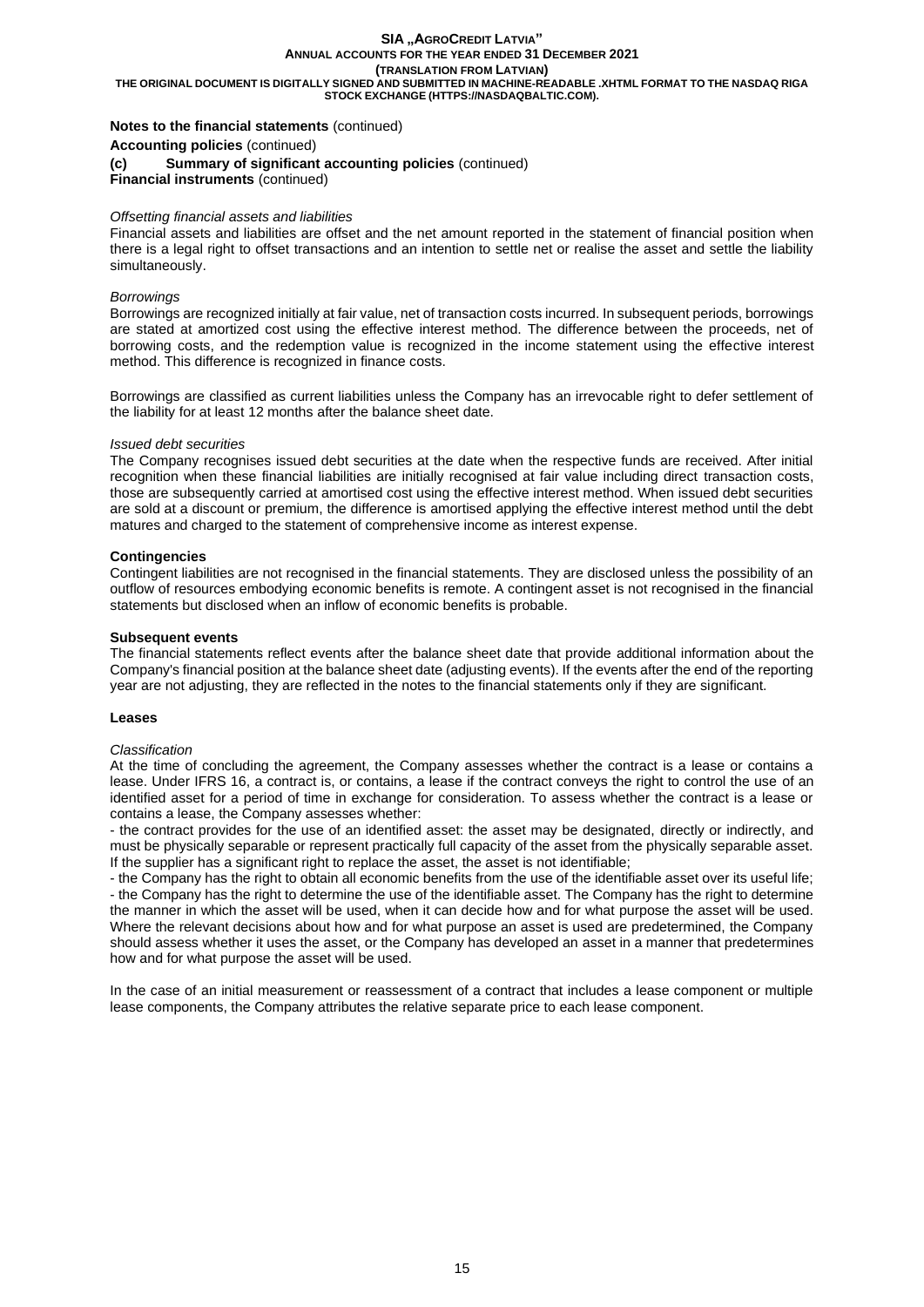#### **SIA "AGROCREDIT LATVIA" ANNUAL ACCOUNTS FOR THE YEAR ENDED 31 DECEMBER 2021**

**(TRANSLATION FROM LATVIAN)**

**THE ORIGINAL DOCUMENT IS DIGITALLY SIGNED AND SUBMITTED IN MACHINE-READABLE .XHTML FORMAT TO THE NASDAQ RIGA STOCK EXCHANGE (HTTPS://NASDAQBALTIC.COM).**

## **Notes to the financial statements** (continued)

**Accounting policies** (continued)

## **(c) Summary of significant accounting policies** (continued)

## *The Company is a lessee*

Leases are recognised as right–of–use assets and the corresponding lease liabilities at the date when leased assets are available for use of the Company. The cost of the right–of–use an asset consists of: - the amount of the initial measurement of the lease liability;

- 
- any lease payments made before the commencement date less any lease incentives received;
- replacement costs associated with the dismantling and restoration of property, plant and equipment;
- any initial direct costs.

The right–of–use asset is amortised on a straight–line basis from the commencement date to the end of the useful life of the underlying asset or from the commencement date of the lease to the end of the lease term, unless an asset is scheduled to be redeemed. The right–of–use asset is periodically reduced for impairment losses, if any, and adjusted for any revaluation of the lease liabilities.

Assets and liabilities arising from leases at commencement date are measured at the amount equal to the present value of the remaining lease payments, discounted by the Company's incremental interest rate. Lease liabilities include the present value of the following lease payments:

- fixed lease payments (including in–substance fixed lease payments), less any lease incentives receivable;
- variable leases payments that are based on an index or a rate;
- amounts expected to be payable by the Company under residual value guarantees;
- the exercise price of a purchase option if the Company is reasonably certain to exercise that option;
- payments of penalties for terminating the lease, if the lease term reflects the Company exercising that option.

Lease liabilities are subsequently measured when there is a change in future lease payments due to changes of an index or a rate, when the Company's estimate of expected payments changes, or when the Company changes its estimate of the purchase option, lease term modification due to extension or termination. When a lease liability is subsequently measured, the corresponding adjustment is made to the carrying amount of the right–of–use asset or recognised in the statement of comprehensive income if the carrying amount of the right–of–use asset decreases to zero.

Each lease payment is divided between the lease liability and the interest expense on the lease. Interest expense on lease is recognised in the statement of comprehensive income over the lease term to form a constant periodic interest rate for the remaining lease liability for each period.

### *Short-term leases and leases for low-value assets*

Lease payments related to short–term leases and lease for low-value assets are recognised as an expense in the statement of profit or loss on a straight–line basis. Short–term leases are leases with a lease term of 12 months or less at the commencement date.

### *The Company is a lessor - financial lease*

Receivables from finance leases are recognized at the net present value of the minimum lease payments, less any principal payments received and plus any unguaranteed residual value at the end of the lease term.

The lease payments received are allocated between the repayment of principal and the finance income. Finance income is recognized over the lease term to reflect a constant periodic rate of return on the lessor's net investment in the lease. Initial service charges levied at the commencement of a lease are taken into account in calculating the effective interest rate and the lessor 's net investment. The lessor's direct costs associated with the contract are included in the effective interest rate and are reported as a reduction of lease income over the term of the lease.

Lease payments receivable from customers are recognized in the statement of financial position when the related assets that are the subject of the contract with the customer are transferred to the customer.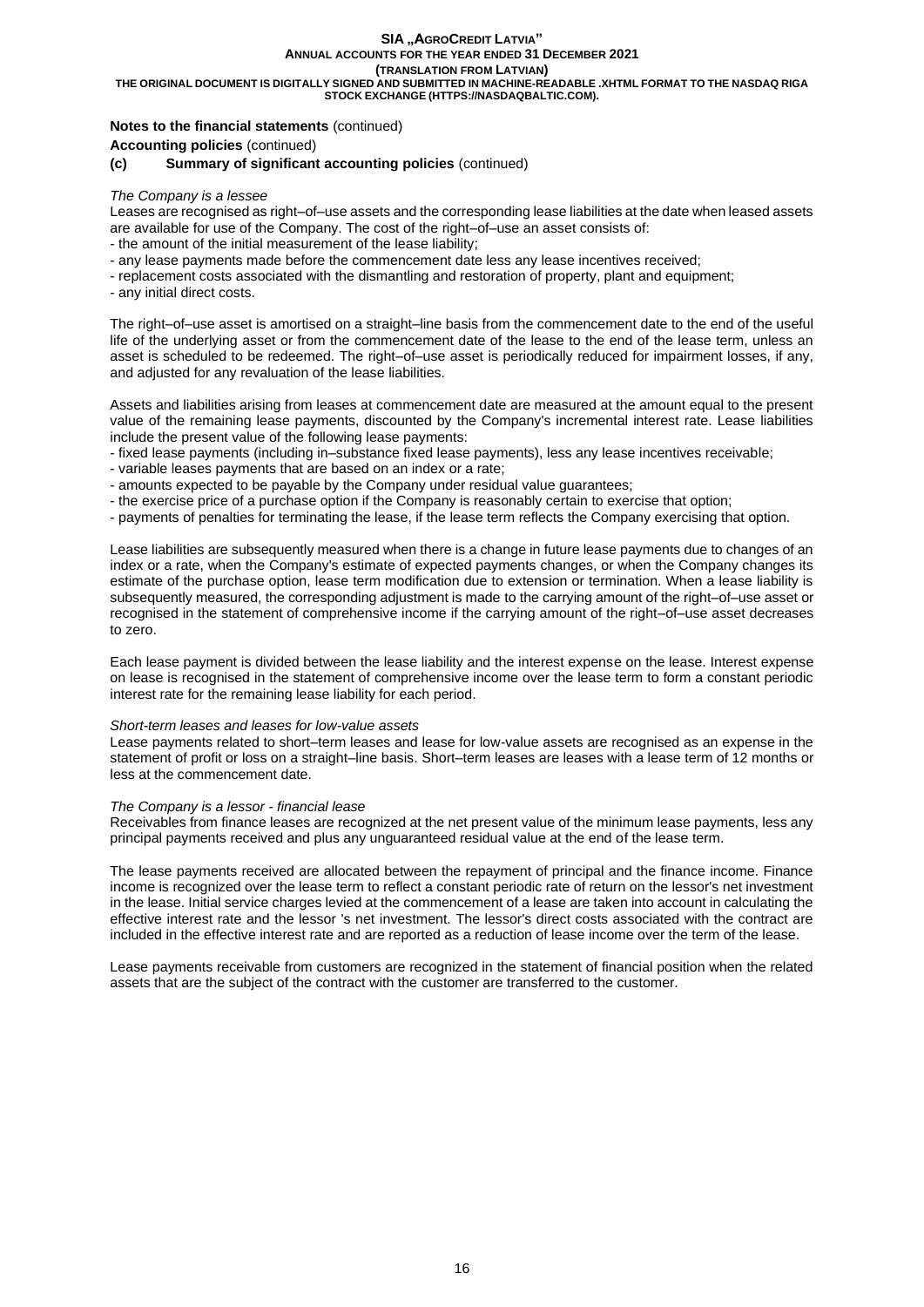## **Notes to the financial statements** (continued)

**Accounting policies** (continued)

## **(c) Summary of significant accounting policies** (continued)

#### **Financial risk management**

The activities of the Company are exposed to different financial risks: credit risk, liquidity risk, market risk, cash flow and interest rate risk, operational risk and foreign currency risk. The Board is responsible for risk management. The Board identifies, assesses and seeks to find solutions to avoid financial risks.

### *Credit risk*

The credit risk is a risk that a borrower of the Company is unable or unwilling to meet its liabilities towards the Company in full and within the established term as a part of the Company's main activity – lending. Credit risk also includes concentration risk in transactions groups of customers or cooperation partners.

The Company's policies are developed in order to ensure maximum control procedures in the process of loan issuance, timely identification of bad and doubtful debts and adequate provisioning for expected credit losses. The Company has no concentration of credit risk related to the loan issued to any one borrower.

The Company specializes in the financing of one sector of the economy - agriculture - which increases the risks associated with the market situation of the particular sector. However, agriculture has several sub-sectors – namely, cereals, dairy farming, livestock agriculture, vegetable growing, etc., whose market situations develop in an unrelated way. The Company also ensures geographical diversification by financing customers from various regions of Latvia.

The core principle of the Company's credit risk management is the ability of borrowers to meet their obligations to the Company, which is ensured by evaluating business partners before the start of the transaction, as well as through further continuous monitoring and evaluation. In order to make high-quality and balanced credit decisions, the Company monitors local and global trends in agricultural markets, as well as the impact of each season's weather on the expected local harvest. It also gets to know each specific borrower, analyzes his financial data and ability to repay the loan.

In order to maintain a sufficiently diversified loan portfolio with a low risk profile and to find a favourable balance between risk and return, the Company constantly strives to understand customers and their market conditions. When reviewing a loan application, the Company thoroughly analyses the cooperation partner's ability and willingness to repay the new as well as previous loans.

The cash flow and solvency of the business partner are the main variables when deciding on a loan, and the Company seeks to obtain sufficient collateral. The Company issues secured loans and unsecured loans. Most unsecured loans are seasonal financing for farmers secured by grain contracts.

Company's exposure to credit risk (excluding available collateral or other security):

|                             | 31.12.2021<br><b>EUR</b> | %   | 31.12.2020<br><b>EUR</b> | %   |
|-----------------------------|--------------------------|-----|--------------------------|-----|
| Loans with collateral       | 5 0 2 5 3 1 9            | 51  | 3 674 644                | 44  |
| Loans without collateral    | 2942121                  | 30  | 3 165 970                | 38  |
| Financial lease receivables | 1 649 783                | 17  | 1 153 562                | 14  |
| Cash in bank                | 221 997                  |     | 309 482                  |     |
| <b>Maximum credit risk</b>  | 9839220                  | 100 | 8 303 658                | 100 |

#### *Liquidity risk*

Liquidity risk is the risk that the Company will not be able to meet the legally substantiated claims from securities holders and other creditors or for contingent liabilities on time and in full, or will not be able to provide pre-planned asset growth with funding sources in a timely and appropriate and reasonable manner. The purpose of liquidity risk management is to maintain a sufficient amount and appropriate quality of liquid assets, as well as to attract financing with an appropriate term structure, which allows to ensure timely fulfilment of liabilities, as well as pre-planned growth of assets.

The Company complies with the prudence principle in the management of its liquidity risk and maintains sufficient funds. The management of the Company has an oversight responsibility of the liquidity reserves and it makes current forecasts based on anticipated cash flows. Most of the Company's liabilities are short-term liabilities. The management is of the opinion that the Company will be able to secure sufficient liquidity by its operating activities.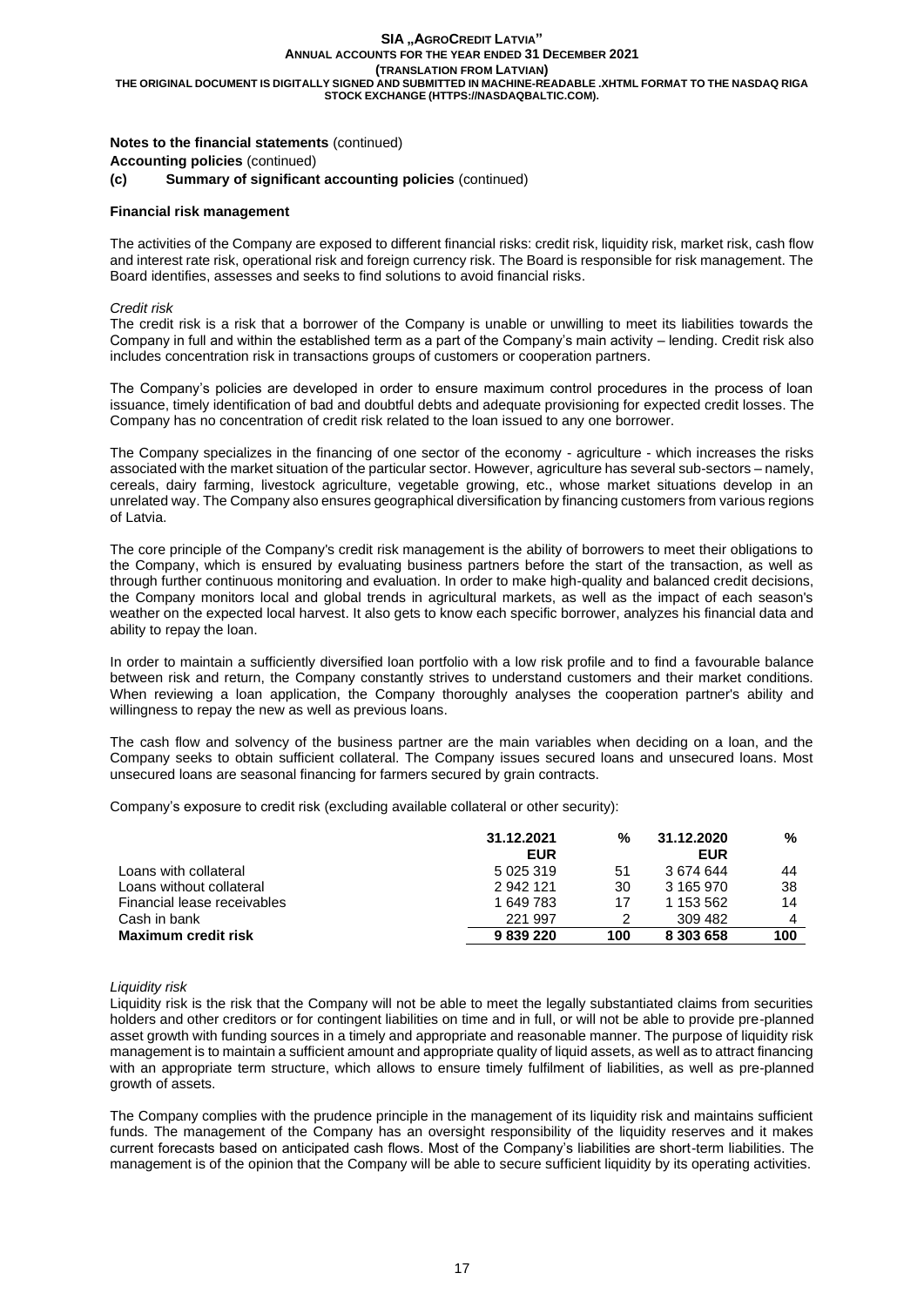**THE ORIGINAL DOCUMENT IS DIGITALLY SIGNED AND SUBMITTED IN MACHINE-READABLE .XHTML FORMAT TO THE NASDAQ RIGA STOCK EXCHANGE (HTTPS://NASDAQBALTIC.COM).**

## **Notes to the financial statements** (continued)

**Accounting policies** (continued)

**(c) Summary of significant accounting policies** (continued)

**Financial risk management** (continued)

#### *Liquidity risk (continued)*

The total liabilities of the Company by term is reflected in the following table. The amounts disclosed in the table are contractual undiscounted cash flow.

#### **31 December 2020, EUR**

|                   | Less than 3<br>months | 3 months to<br>vear | From 1 to 5<br>vears | More than 5<br>vears | <b>TOTAL</b> | Net book<br>value |
|-------------------|-----------------------|---------------------|----------------------|----------------------|--------------|-------------------|
| <b>Borrowings</b> | 183 058               | 684 133             | 2 468 600            | 5 077 150            | 8 412 941    | 6 183 254         |
| Lease liabilities | 15 119                | 37 217              | 34 316               | $\blacksquare$       | 86 652       | 81 186            |
| Other liabilities | 11 142                | ۰.                  |                      | $\blacksquare$       | 11 142       | 11 142            |
| Total             | 209 319               | 721 350             | 2 502 916            | 5 077 150            | 8510735      | 6 275 582         |

| 31 December 2021, EUR |                       |                       |                      |                          |              |                   |
|-----------------------|-----------------------|-----------------------|----------------------|--------------------------|--------------|-------------------|
|                       | Less than 3<br>months | 3 months to<br>1 vear | From 1 to 5<br>vears | More than 5<br>vears     | <b>TOTAL</b> | Net book<br>value |
| <b>Borrowings</b>     | 11 111                | 1 170 637             | 7 474 600            | $\sim$                   | 8 656 348    | 7 514 728         |
| Lease liabilities     | 4 1 1 5               | 12 344                | 44 734               | $\overline{\phantom{a}}$ | 61 193       | 58 079            |
| Other liabilities     | 13 650                | $\sim$                |                      | $\sim$                   | 13 650       | 13 650            |
| Total                 | 28 876                | 1 182 981             | 7 519 334            | $\blacksquare$           | 8731191      | 7 586 457         |

#### *Market risk*

The Company is exposed to market risks, mostly related to the fluctuations of interest rates between the loans granted and funding received, as well as demand for the Company's services fluctuations. The Company attempts to limit market risks, adequately planning the expected cash flows, diversifying the product range and fixing funding resource interest rates.

#### *Cash flow and interest rate risk*

Interest rate risk is related to the possible impact of general changes in market interest rates on the Company's interest income and expenses.

Loans issued by the Company are with a fixed interest rate, similarly as LCD Bonds and other short-term loans received. At the end of the reporting year, interest rate risk applies only to finance lease liabilities with interest rates applied consisting of base rate and variable rate (6M Euribor, 3M Euribor), however the balance of these liabilities compared to other liabilities is not particularly significant.

Management of the Company monitors fluctuations of interest rates on regular basis and, if necessary, takes measures in order to minimize negative impact of interest rate fluctuations on Company's operations.

#### *Operational risk*

Operational risk is a loss risk due to external factors namely (natural disasters, pandemic, crimes, etc) or internal ones (IT system crash, fraud, violation of laws or internal regulations, insufficient internal control). Operation of the Company carries a certain operational risk which can be managed using several methods including methods to identify, analyse, report and reduce the operational risk.

#### *Foreign exchange risk*

The Company's financial assets and liabilities are not exposed to foreign currency risk. All transactions are concluded in euros.

#### *Management of the capital structure*

The Company's objectives in capital risk management are to ensure its sustainable operation while maximizing the income of its stakeholders and to avoid violating the restrictive conditions set out in the loan agreements and related to the capital structure. Capital management is performed by optimizing the balance of creditors and equity (with the aim that the debt-to-equity ratio does not exceed 4) and by ensuring that the total amount of equity and subordinated loan (see Note 13 (b)) is not less than 20% of total assets (this condition was met during 2021 and 2020).The Company's capital structure consists of borrowings from related persons, third party loans and loans from credit institutions and finance lease liabilities, cash and equity, comprising issued share capital, other reserves and retained earnings.

At year-end the ratios were as follows:

|                                | 31.12.2021 | 31.12.2020 |
|--------------------------------|------------|------------|
|                                | <b>EUR</b> | <b>EUR</b> |
| Liabilities, gross             | 7 586 457  | 6 275 582  |
| Cash and bank                  | 221 997    | 309 482    |
| Net debts                      | 7 364 460  | 5966100    |
| Equity                         | 2 100 885  | 1 945 944  |
| Liabilities / equity ratio     | 3.61       | 3.22       |
| Net liabilities / equity ratio | 3.51       | 3.07       |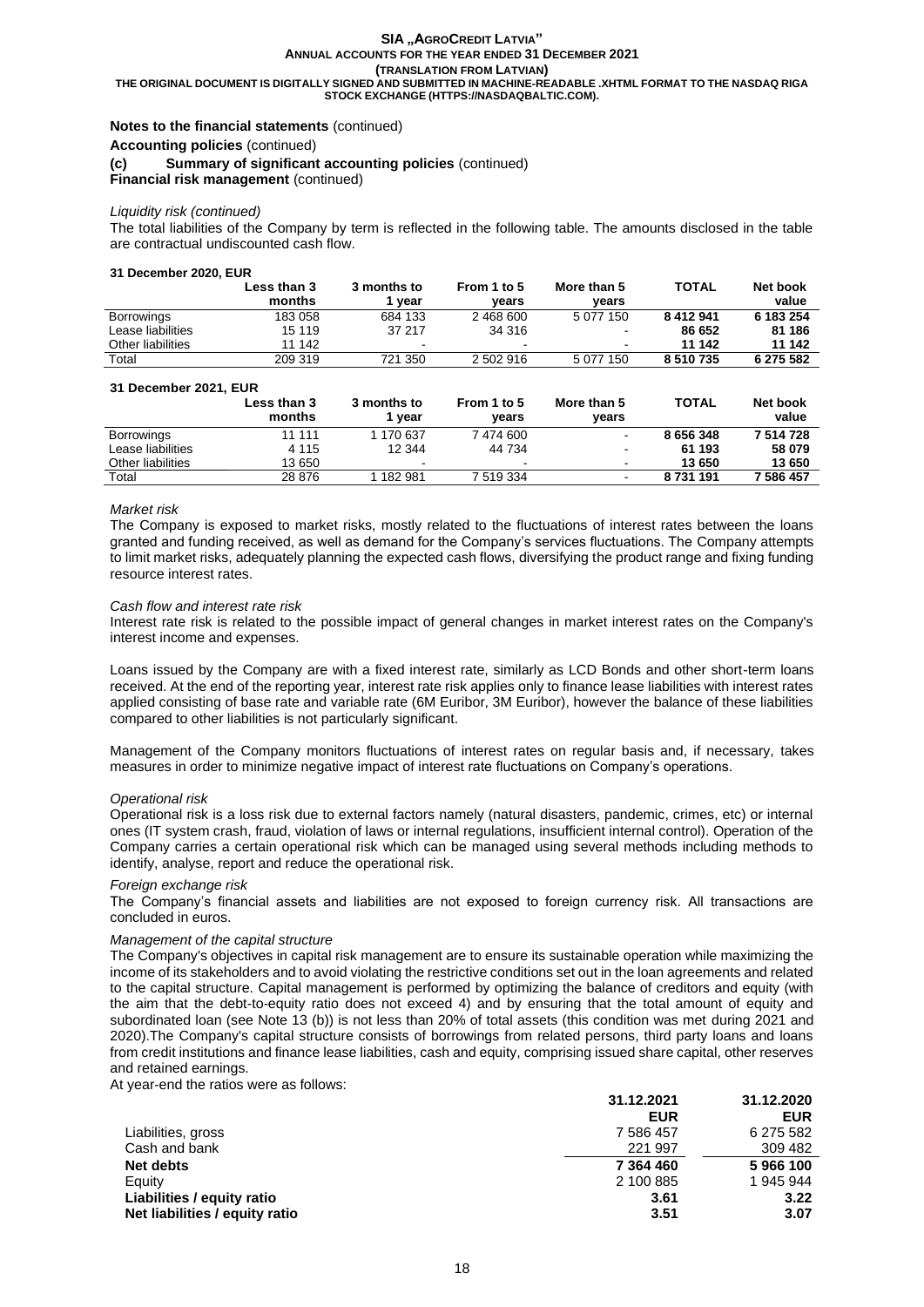**THE ORIGINAL DOCUMENT IS DIGITALLY SIGNED AND SUBMITTED IN MACHINE-READABLE .XHTML FORMAT TO THE NASDAQ RIGA STOCK EXCHANGE (HTTPS://NASDAQBALTIC.COM).**

## **Notes to the financial statements** (continued) **Accounting policies** (continued)

## **(c) Summary of significant accounting policies** (continued)

**Financial risk management** (continued)

#### **Fair value considerations for assets and liabilities**

#### *Financial instruments by category*

The Company's principal financial instruments are issued loans, cash and cash equivalents, issued bonds and other borrowings, payables to suppliers and other creditors. These financial instruments ensure day-to-day operations of the Company.

|                                                       | 31.12.2021<br><b>EUR</b> | 31.12.2020<br><b>EUR</b> |
|-------------------------------------------------------|--------------------------|--------------------------|
| Assets carried at amortized cost                      |                          |                          |
| Issued loans and other receivables                    | 9 393 839                | 7866924                  |
| Cash and cash equivalents                             | 221 997                  | 309 482                  |
| Total                                                 | 9615836                  | 8 176 406                |
| Liabilities at amortized cost                         |                          |                          |
| Issued debt securities (bonds)                        | 4 920 000                | 4 745 000                |
| Other borrowings                                      | 2 594 728                | 1 438 254                |
| Lease liabilities, trade creditors and other payables | 71 729                   | 92 328                   |
| <b>Total</b>                                          | 7 586 457                | 6 275 582                |

## *Fair value hierarchy of assets and liabilities*

In order to estimate the financial assets and liabilities fair value, the three-level fair value hierarchy is used.

Level 1: active market published price quotations;

Level 2: other methods that use data, all of which are directly or indirectly observable and have a significant impact on the recognized fair value;

Level 3: other techniques which use inputs which have a significant effect on the recorded fair value that are not based on observable market data.

No financial assets or liabilities of the Company are attributed to Level 1. Included in Level 2 are cash and cash equivalents and debt securities (bonds). Level 3 includes issued loans and other debts, other financial assets, payables and other liabilities.

The Company's management has determined that the carrying amounts of the Company's financial assets and liabilities carried at amortized cost as at 31 December 2021 and 2020 approximate their fair values, as explained below:

- the amortized cost of loans granted, net of provisions for the ECL, approximates their fair value, taking into account the short-term nature of these assets and the fact that their interest rate is similar to the average market interest rate for similar financial assets;

- the carrying amount of the issued bonds approximates their fair value, given that the rate of return quoted on the securities market is similar to the coupon rate of these bonds;

- the fair value of variable interest rate leases is similar to their carrying amount, as their actual variable interest rates approximate the market price of similar financial instruments available to the Company, ie the variable interest rate corresponds to the market price, while the added part of the interest rate corresponds to the risk premium charged by lenders in the financial and capital markets to companies with a similar credit rating level;

- the rate applied to loans received at fixed interest rates does not differ significantly from the comparable variable rate that the Company could receive from market lenders.

### **New standards and interpretations**

Standards and amendments that became effective in the reporting year

New or revised standards and interpretations have been issued that are mandatory for annual periods beginning on or after 1 January 2021 and which have not been early adopted by the Company. These standards or interpretations are not expected to have a material impact on the Company's financial statements.

### *Amendments for Interest Rate Benchmark Reform (phase 2)*

Amendments to IFRS 9, IAS 39, IFRS 7, IFRS 4 and IFRS 16 Interest Rate Benchmark Reform – Phase 2 were issued in August 2020 and are applicable from 1 January 2021, with early application permitted. The amendments address the accounting issues that arise when financial instruments that reference an IBOR interest rate transition to an alternative benchmark rate. The amendments include a practical expedient for modifications required by the Interest Rate Benchmark Reform (the Reform), to be treated as changes to a floating interest rate. They also permit changes required by the Reform to be implemented in hedge designations **Notes to the financial statements** (continued)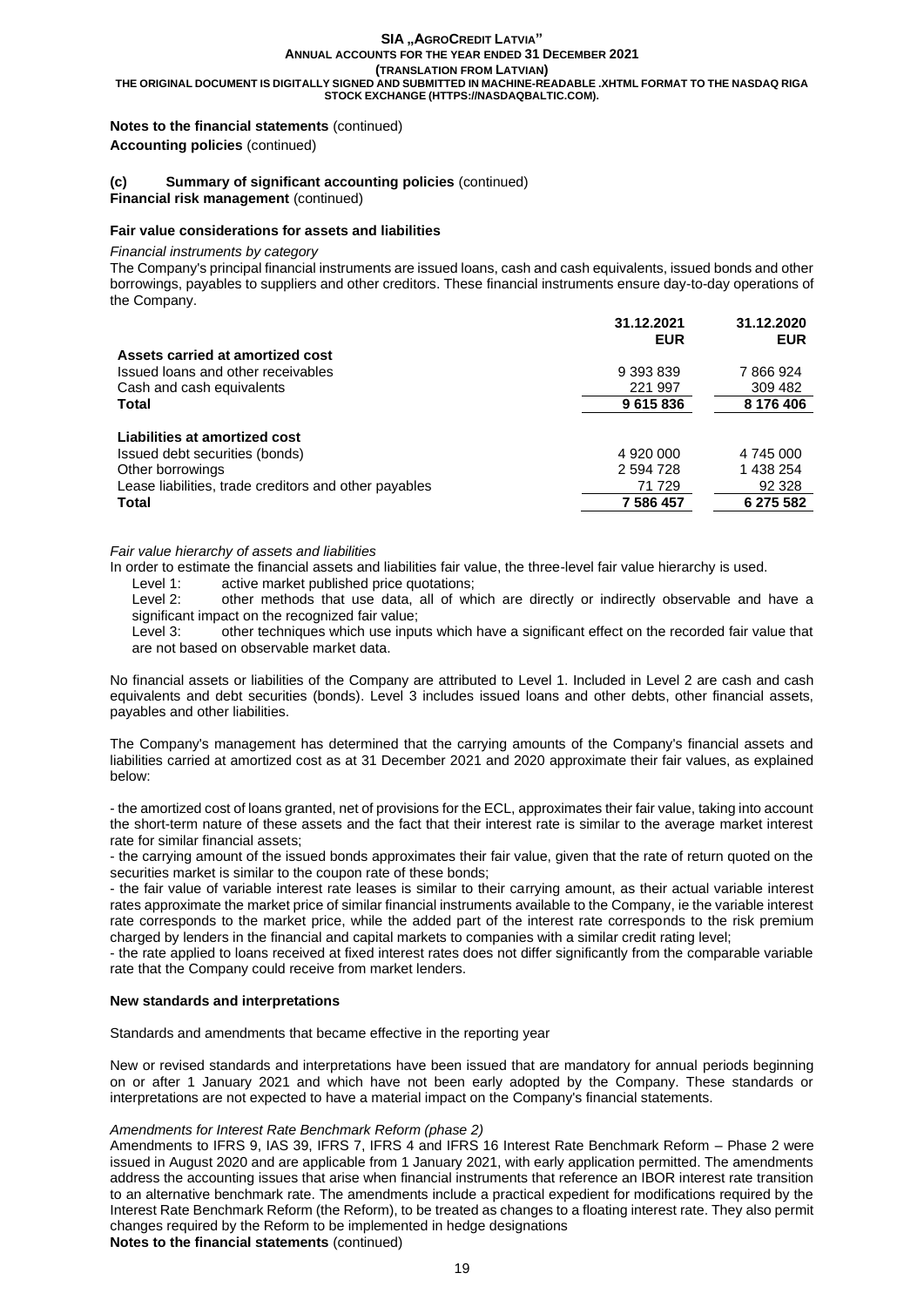## **Accounting policies** (continued)

## **(c) Summary of significant accounting policies** (continued)

**New standards and interpretations** (continued)

*Amendments for Interest Rate Benchmark Reform (phase 2) (continued)* and hedge documentation without the hedging relationship being discontinued. Adoption of the amendments does not have significant impact on the Company's financial position, results, cash flows or disclosures.

## **Standards issued but not yet approved**

The International Accounting Standards Board (IASB) and IFRS Interpretations Committee (IFRIC) have issued the following standards, amendments to standards and interpretations that apply in or after 2022. The IASB permits earlier application. For Company to apply them also requires that they have been approved by the EU if the amendments are not consistent with previous IFRS rules. Consequently, the Company has not applied the following amendments in the financial statements for 2021.

• Amendments to IFRS 4 – deferral of IFRS 9 (effective for annual periods beginning on or after 1 January 2023).

• *Classification of liabilities as current or non-current – Amendments to IAS 1 (effective for annual periods beginning on or after 1 January 2022, not yet adopted by the EU).* These narrow scope amendments clarify that liabilities are classified as either current or noncurrent, depending on the rights that exist at the end of the reporting period. Liabilities are non-current if the entity has a substantive right, at the end of the reporting period, to defer settlement for at least twelve months. The guidance no longer requires such a right to be unconditional. Management's expectations whether they will subsequently exercise the right to defer settlement do not affect classification of liabilities. The right to defer only exists if the entity complies with any relevant conditions as of the end of the reporting period. A liability is classified as current if a condition is breached at or before the reporting date even if a waiver of that condition is obtained from the lender after the end of the reporting period. Conversely, a loan is classified as non-current if a loan covenant is breached only after the reporting date. In addition, the amendments include clarifying the classification requirements for debt a company might settle by converting it into equity. 'Settlement' is defined as the extinguishment of a liability with cash, other resources embodying economic benefits or an entity's own equity instruments. There is an exception for convertible instruments that might be converted into equity, but only for those instruments where the conversion option is classified as an equity instrument as a separate component of a compound financial instrument.

• *Proceeds before intended use, Onerous contracts – cost of fulfilling a contract, Reference to the Conceptual Framework – narrow scope amendments to IAS 16, IAS 37 and IFRS 3, and Annual Improvements to IFRSs 2018- 2020 – amendments to IFRS 1, IFRS9, IFRS16 and IAS 41 (effective for annual periods beginning on or after 1 January 2022).* The amendment to IFRS 9 addresses which fees should be included in the 10% test for derecognition of financial liabilities. Costs or fees could be paid to either third parties or the lender. Under the amendment, costs or fees paid to third parties will not be included in the 10% test.

• *Classification of liabilities as current or non-current, deferral of effective date – Amendments to IAS 1 (issued on 15 July 2020 and effective for annual periods beginning on or after 1 January 2023).* The amendment to IAS 1 on classification of liabilities as current or non-current was issued in January 2020 with an original effective date 1 January 2022. However, in response to the Covid-19 pandemic, the effective date was deferred by one year to provide companies with more time to implement classification changes resulting from the amended guidance.

• *Amendments to IAS 1 and IFRS Practice Statement 2: Disclosure of Accounting policies (issued on 12 February 2021 and effective for annual periods beginning on or after 1 January 2023).* IAS 1 was amended to require companies to disclose their material accounting policy information rather than their significant accounting policies. The amendment provided the definition of material accounting policy information. The amendment also clarified that accounting policy information is expected to be material if, without it, the users of the financial statements would be unable to understand other material information in the financial statements. The amendment provided illustrative examples of accounting policy information that is likely to be considered material to the entity's financial statements. Further, the amendment to IAS 1 clarified that immaterial accounting policy information need not be disclosed. However, if it is disclosed, it should not obscure material accounting policy information. To support this amendment, IFRS Practice Statement 2, 'Making Materiality Judgements' was also amended to provide guidance on how to apply the concept of materiality to accounting policy disclosures.

• *Amendments to IAS 8: Definition of Accounting Estimates (issued on 12 February 2021 and effective for annual periods beginning on or after 1 January 2023).* The amendment to IAS 8 clarified how companies should distinguish changes in accounting policies from changes in accounting estimates.

The Company is currently assessing the impact of the amendments listed above on its financial statements.

## *Other changes in IFRS*

Other new or amended IFRSs or interpretations issued and not yet adopted are not expected to have a significant impact on the Company's financial position, results, cash flows or disclosures.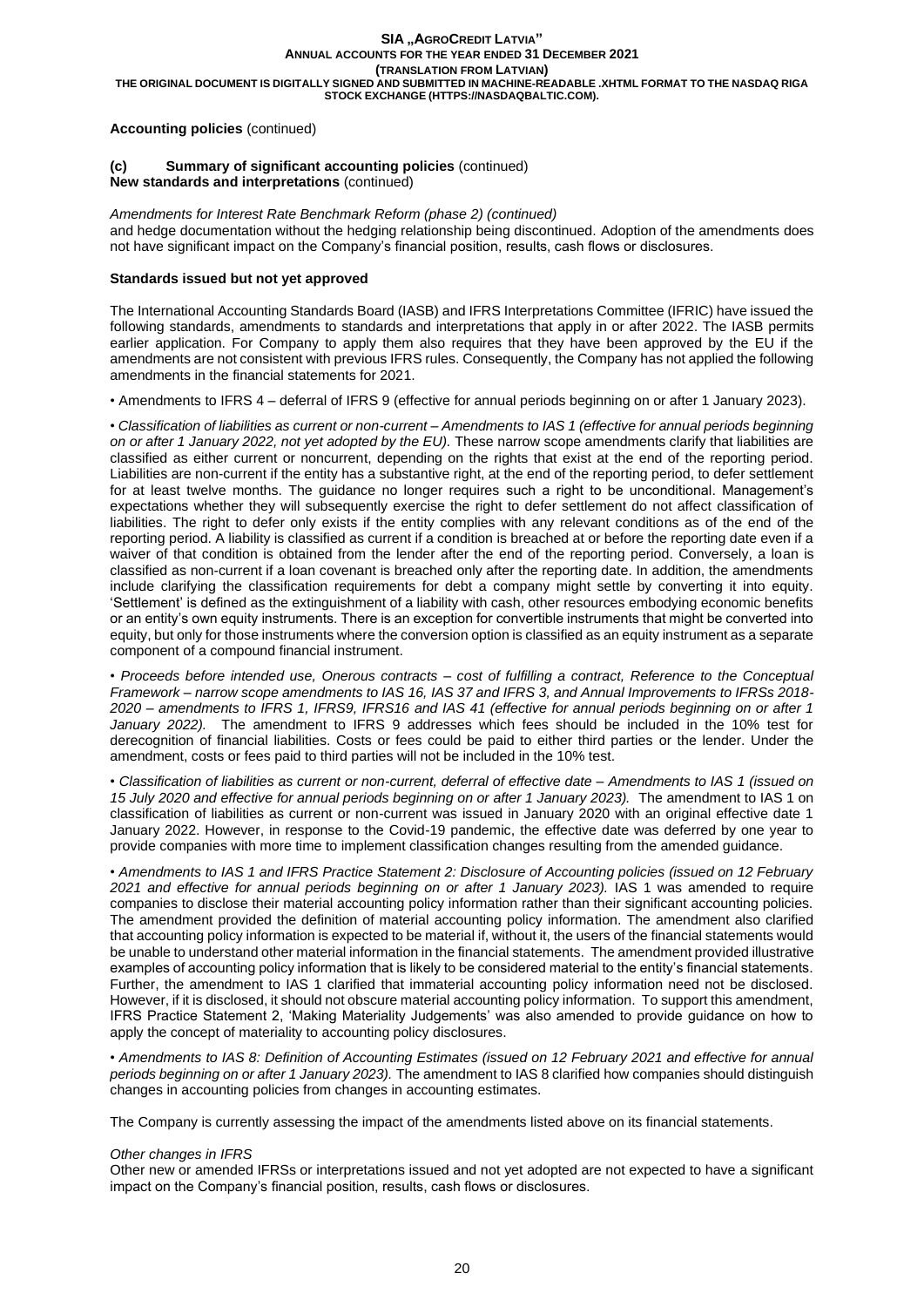## **Notes to the financial statements** (continued)

## **(1) Interest income**

|                                   | 2021       | 2020       |
|-----------------------------------|------------|------------|
|                                   | <b>EUR</b> | <b>EUR</b> |
| Interest income from issued loans | 1 267 241  | 1 151 001  |
| Other interest income             | 30 0 20    | 101 132    |
|                                   | 1 297 261  | 1 252 133  |

All interest income is recognized at the effective interest rate and includes amortized commissions (2021: EUR 116 610 and 2020: EUR 121 964). All of the Company's revenues are generated in Latvia.

## **(2) Interest expense**

| LCD bonds' coupon expense                         | 340 293 | 343 700 |
|---------------------------------------------------|---------|---------|
| Interest on other borrowings                      | 129 009 | 86 133  |
| Interest on borrowings from Citadele Banka AS     | 104 231 | 2 5 8 5 |
| Borrowing fees                                    | 6469    | 6 5 2 0 |
| Interest on borrowings from Mintos Marketplace AS | 2 3 1 0 | 154 056 |
| Interest on lease liabilities                     | 1 620   | 3962    |
|                                                   | 583 932 | 596 956 |

## **(3) Impairment**

| Change of impairment allowance for issued loans (see Note 9) | 10 000 | 40 000 |
|--------------------------------------------------------------|--------|--------|
|                                                              | 10 000 | 40 000 |

## **(4) Administrative expense**

| Staff costs                                     | 87 047  | 80 083  |
|-------------------------------------------------|---------|---------|
| Legal services, including debt collection costs | 42 435  | 57 534  |
| Accounting services and professional fees       | 24 643  | 20 098  |
| Social insurance                                | 20 535  | 19 29 2 |
| IT costs                                        | 18 529  | 19 283  |
| Depreciation of right-of-use assets             | 13673   | 10729   |
| <b>Transportation expenses</b>                  | 11 484  | 12 162  |
| Office rent                                     | 9919    | 9888    |
| Office expenses                                 | 5426    | 7447    |
| Communication expenses                          | 4 783   | 3 3 0 2 |
| Insurance                                       | 2766    | 5 3 6 8 |
| Depreciation of property, plant and equipment   | 1486    | 1 638   |
| Bank commission                                 | 679     | 475     |
| Risk duty                                       | 18      | 18      |
| Other administrative expenses                   | 3 1 8 0 | 1 533   |
|                                                 | 246 603 | 248 850 |

## **(5) Other operating expenses**

| Marketing and advertising costs | 64 945  | 29 004  |
|---------------------------------|---------|---------|
| Trademark royalties             | 39 000  | 39 000  |
| Debt recovery costs             | 17 004  | 22 219  |
| Sales promotion costs           | 5 0 4 4 | 3919    |
| Membership fees                 | 1896    | 105     |
| Donations                       |         | 6 0 0 0 |
| Reimbursement of expenses       | (17540) | (3138)  |
| Other operating expenses        | 3 1 2 8 | 2 0 3 2 |
|                                 | 113 477 | 99 141  |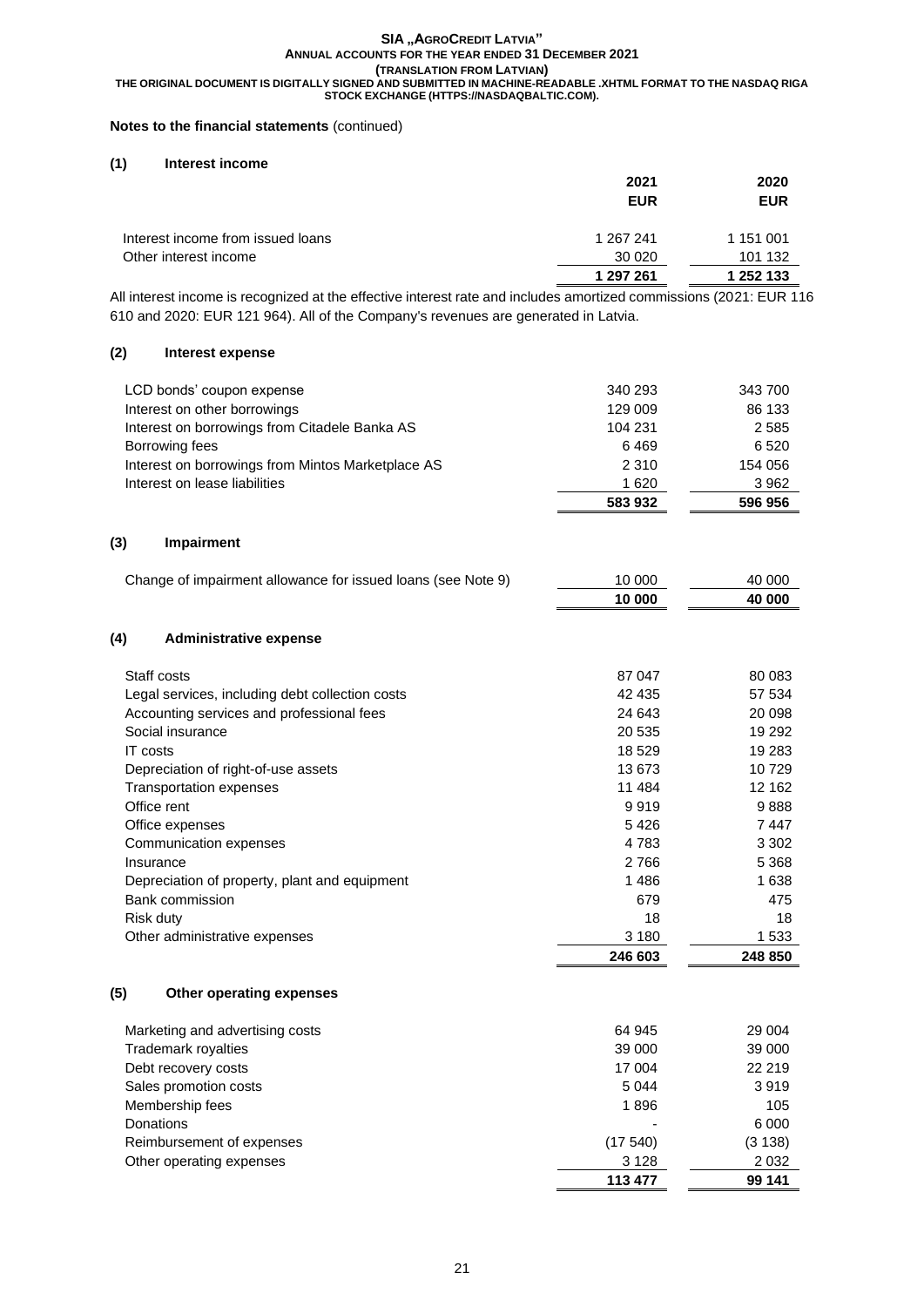## **Notes to the financial statements** (continued)

|                                                                     | 2021<br><b>EUR</b> | 2020<br><b>EUR</b> |
|---------------------------------------------------------------------|--------------------|--------------------|
| Calculated and paid corporate income tax on distributed profit (see |                    |                    |
| Note $12$ )                                                         | 38 250             | 40 000             |
| Tax allowance for donations                                         |                    | (3 600)            |
|                                                                     | 38 250             | 36 400             |

As at 31 December 2021, the Company's retained earnings are EUR 600 860, all of which have arisen after 1 January 2018. If the highest possible dividend payment were approved, the Company would incur a corporate income tax liability in the amount of EUR 150 215.

## **(7) Property, plant and equipment**

| $1.00011$ , piùint and oquipmont | Other fixed assets<br><b>EUR</b> | Total<br><b>EUR</b> |
|----------------------------------|----------------------------------|---------------------|
| Cost:                            |                                  |                     |
| 31.12.2019.                      | 11 513                           | 11 513              |
| Additions during 2020            | 552                              | 552                 |
| 31.12.2020.                      | 12 065                           | 12 065              |
| Additions during 2021            | 485                              | 485                 |
| 31.12.2021.                      | 12 550                           | 12 550              |
| Depreciation:                    |                                  |                     |
| 31.12.2019.                      | 6676                             | 6676                |
| Charge for 2020                  | 1638                             | 1638                |
| 31.12.2020.                      | 8 3 1 4                          | 8 3 1 4             |
| Charge for 2021                  | 1486                             | 1486                |
| 31.12.2021.                      | 9800                             | 9800                |
| Net book value 31.12.2020.       | 3751                             | 3751                |
| Net book value 31.12.2021.       | 2750                             | 2750                |

## **(8) Leases**

## **Company as a lessee:**

|                                                              | 2021       | 2020       |
|--------------------------------------------------------------|------------|------------|
| <b>Right-of-use assets:</b>                                  | <b>EUR</b> | <b>EUR</b> |
| 1 January:                                                   |            |            |
| Initial recognition amount                                   | 50 514     | 52 580     |
| Depreciation accrued                                         | (9 145)    | (7 063)    |
| Net book value 1 January:                                    | 41 369     | 45 517     |
| New contracts concluded during the reporting year            | 74 521     |            |
| Book value of contracts terminated during the reporting year | (37 623)   |            |
| Accumulated depreciation of contracts terminated during the  |            |            |
| reporting year                                               | 4 0 6 3    |            |
| Effect of leases refinanced during the reporting year        |            | 6581       |
| Charge for 2021                                              | (13 673)   | (10 729)   |
| Net book value 31 December:                                  | 68 657     | 41 369     |

## **Lease liabilities:**

| Net book value 1 January:                                        | 81 186   | 131 019  |
|------------------------------------------------------------------|----------|----------|
| Incl. long-term                                                  | 29 738   | 74 782   |
| short-term                                                       | 51 448   | 56237    |
| New contracts concluded during the reporting year                | 74 520   |          |
| Residual value of contracts terminated during the reporting year | (33 559) |          |
| Effect of leases refinanced during the reporting year            |          | 6581     |
| Interest expenses on lease liabilities                           | 1620     | 3962     |
| Interest paid on lease liabilities                               | (1620)   | (3962)   |
| Decrease of lease liabilities                                    | (64 068) | (56 414) |
| Net book value 31 December:                                      | 58 079   | 81 186   |
| Incl. long-term                                                  | 42 480   | 29 738   |
| short-term                                                       | 15 599   | 51 448   |

Assets received under finance leases are leased under finance leases to the Company's customers.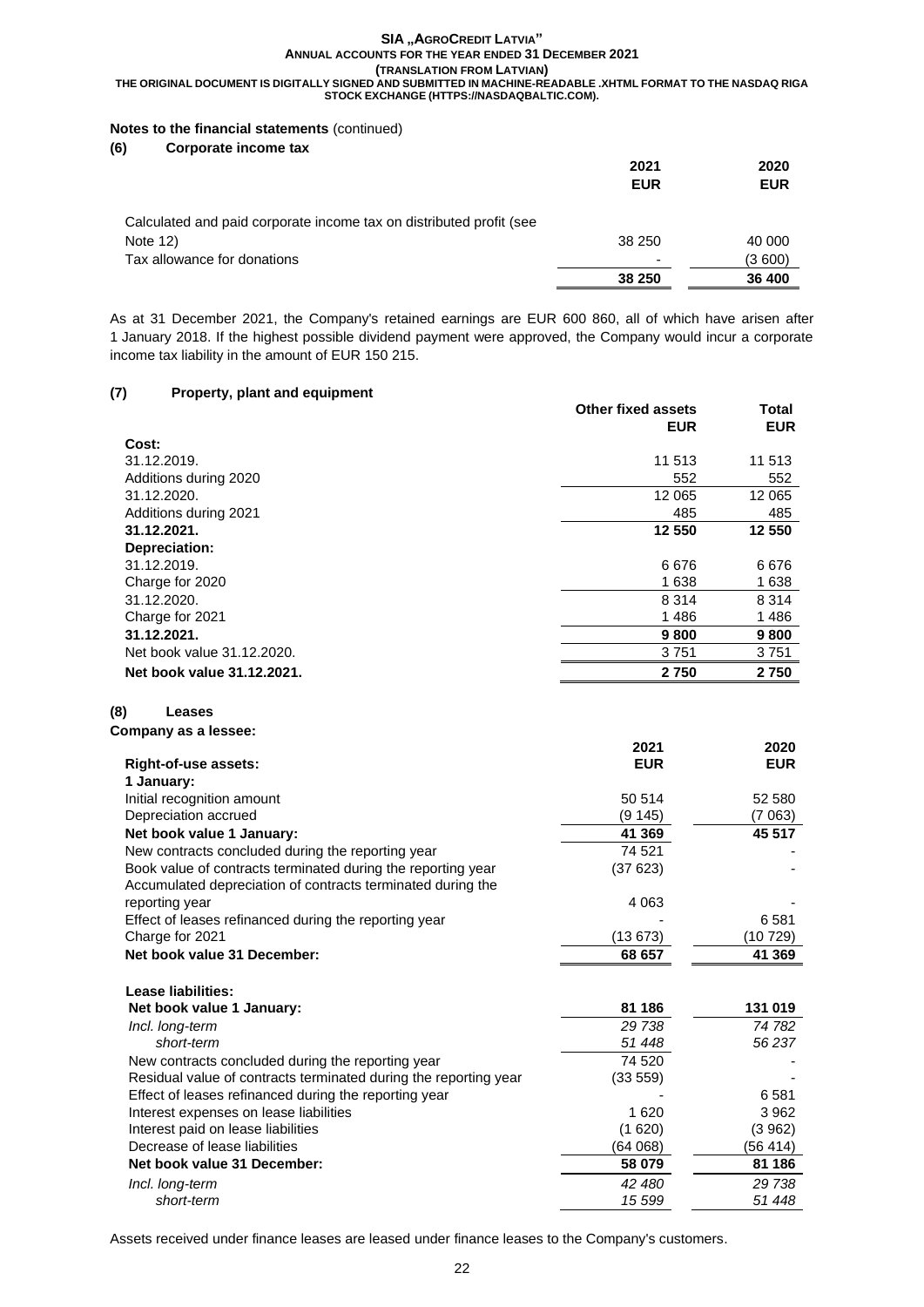**THE ORIGINAL DOCUMENT IS DIGITALLY SIGNED AND SUBMITTED IN MACHINE-READABLE .XHTML FORMAT TO THE NASDAQ RIGA STOCK EXCHANGE (HTTPS://NASDAQBALTIC.COM).**

## **Notes to the financial statements** (continued)

**(8) Leases** (continued)

## **Company as a lessor (financial lease)**

| Undiscounted lease payments expected after reporting date and | 31.12.2021 | 31.12.2020 |
|---------------------------------------------------------------|------------|------------|
| within:                                                       | <b>EUR</b> | <b>EUR</b> |
|                                                               |            |            |
| 1 year                                                        | 933 991    | 654 920    |
| 2-5 years                                                     | 1 050 106  | 663 483    |
| Total undiscounted lease payments receivable                  | 1984097    | 1 318 403  |
| Discounted unguaranteed residual value                        |            |            |
| Unearned finance income                                       | (350 198)  | (181984)   |
| Net investment leasing                                        | 1633899    | 1 136 419  |
| Interest income on the net investment                         | 182769     | 127496     |

The lessor's portfolio mainly includes agricultural machinery and equipment. Residual value risk is not significant as there is a secondary market.

## **(9) Loans**

| Loans – long-term portion, net       | 1962774     | 1 538 694  |
|--------------------------------------|-------------|------------|
| Loans – short-term portion, net      | 7429449     | 6 240 482  |
| Total                                | 9 392 223   | 7 779 176  |
|                                      |             |            |
| Including:                           |             |            |
| Loans - long-term portion, gross     | 1966274     | 1 563 277  |
| Loans - short-term portion, gross    | 7650949     | 6430899    |
| <b>Total loans, gross</b>            | 9617223     | 7994176    |
| Allowance for expected credit losses | (225 000)   | (215000)   |
| Total loans, net                     | 9 392 223   | 7779176    |
|                                      |             |            |
| Loans – movement during the year     | 2021        | 2020       |
|                                      | <b>EUR</b>  | <b>EUR</b> |
| Net book value as at 1 January       | 7779176     | 7 621 205  |
| Loans issued                         | 11 665 471  | 9813143    |
| Loans repaid                         | (10189342)  | (9562778)  |
| Interest charge                      | 1 297 261   | 1 252 133  |
| Interest payments received           | (1 134 810) | (1286477)  |
| Write-offs                           | (15.533)    | (18050)    |
| Increase in impairment allowance     | (10000)     | (40000)    |
| Net book value as at 31 December     | 9 392 223   | 7779176    |

As at 31 December 2021 the Company has no credit risk concentration for loans issued to one major customer or group of partners.

Company's maximum exposure to credit risk on finance leases and loans issued against the pledge is the loan/ finance lease amount decreased by the value of the pledge. Loans are usually issued in amount of 70-80% of the pledge value.

Company's maximum exposure to credit risk on unsecured loans is the remaining amount of the loans issued. The risk is compensated by the concluded grain contracts.

## **Loan (gross) age analysis:**

|                                | 31.12.2021 | 31.12.2020 |
|--------------------------------|------------|------------|
|                                | <b>EUR</b> | <b>EUR</b> |
| Not overdue                    | 9 204 4 24 | 7 668 185  |
| Overdue for 1 - 30 days        | 1935       | 2444       |
| Overdue for 31 - 90 days       | 173 353    | 58 960     |
| Overdue for 91 - 180 days      | 109 078    | 67 860     |
| Overdue for more than 180 days | 128 433    | 196 727    |
|                                | 9617223    | 7994176    |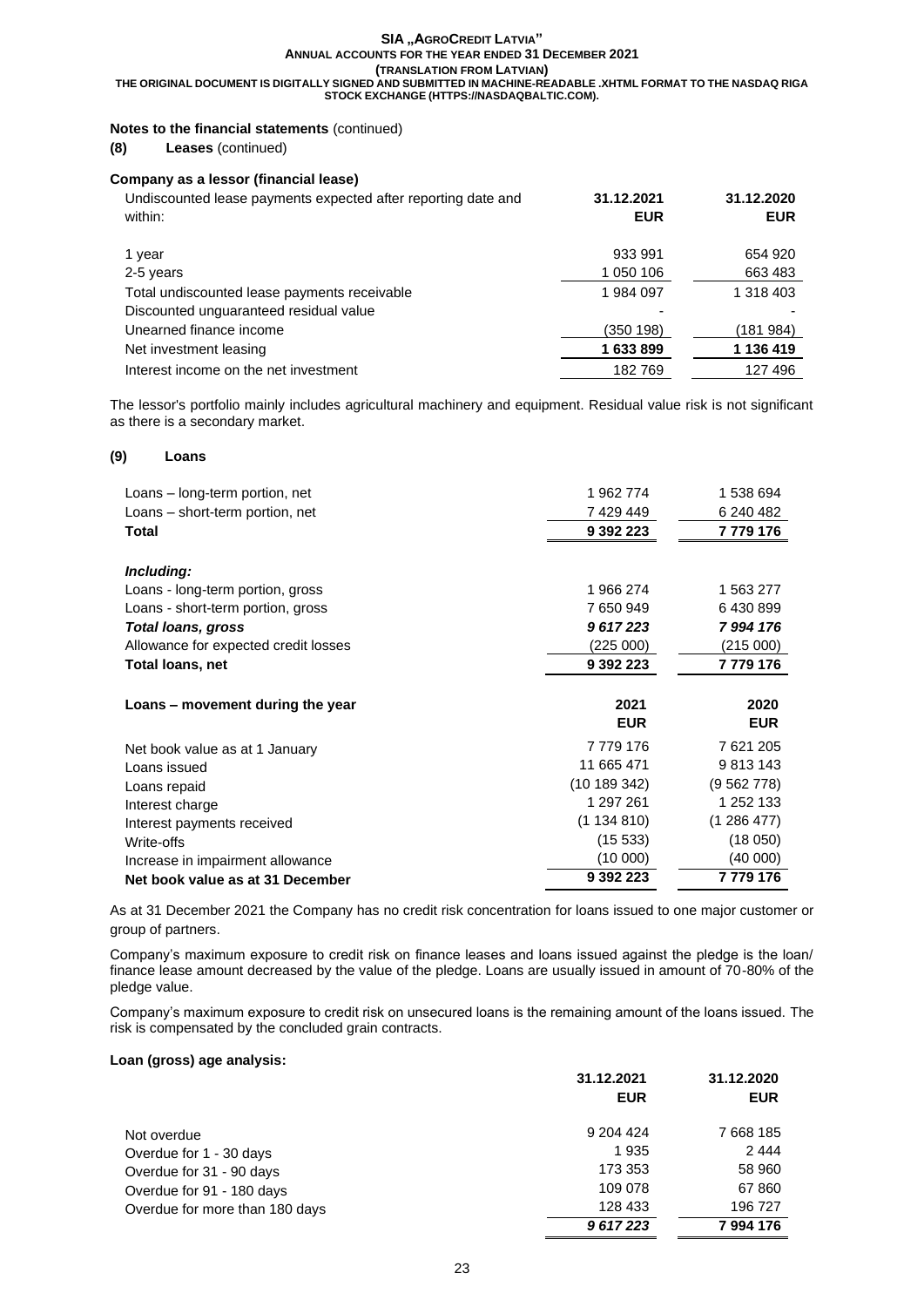## **Notes to the financial statements** (continued)

#### **(9) Loans issued** (continued)

#### **Movement of impairment allowance:**

|                                        | 2021       | 2020       |
|----------------------------------------|------------|------------|
|                                        | <b>EUR</b> | <b>EUR</b> |
|                                        |            |            |
| Allowance at the beginning of the year | 215 000    | 175 000    |
| Additional allowance                   | 120 000    | 140 000    |
| Recovered debts                        | (110000)   | (100 000)  |
| Allowance at the end of the year       | 225 000    | 215 000    |

### **Breakdown of loans issued according to their qualitative assessment**

| 31.12.2020             | <b>Stage 1 (12)</b><br>month ECL) | Stage 2 (lifetime<br>ECL) | Stage 3<br>(impaired/<br>life-time ECL) | <b>Total</b>  |
|------------------------|-----------------------------------|---------------------------|-----------------------------------------|---------------|
|                        | <b>EUR</b>                        | EUR                       | EUR                                     | <b>EUR</b>    |
| Gross carrying amounts | 7 290 709                         | 551871                    | 151 596                                 | 7994176       |
| <b>ECL allowances</b>  | (72 907)                          | (25 235)                  | (116 858)                               | (215000)      |
| Net carrying amounts   | 7 217 802                         | 526 636                   | 34 738                                  | 7779176       |
|                        |                                   |                           |                                         |               |
| ECL coverage ratio     | 0,01                              | 0.05                      | 0,77                                    | 0,03          |
|                        |                                   |                           |                                         |               |
| 31.12.2021             | <b>EUR</b>                        | EUR                       | <b>EUR</b>                              |               |
| Gross carrying amounts | 8 533 989                         | 928 384                   | 154 850                                 | 9617223       |
| <b>ECL allowances</b>  | (83 773)                          | (30 736)                  | (110 492)                               | (225000)      |
| Net carrying amounts   | 8 450 216                         | 897 648                   | 44 359                                  | 9 3 9 2 2 2 3 |

The dynamics of the ratio of expected credit losses to total loan portfolio reflects management's assumptions and judgments that, despite growing uncertainty about future economic development and the downward revision of initial macroeconomic GDP projections, the problematic global situation presents possibilities and opportunities for Latvia (for example, increase in demand for agricultural products produced in Latvia, increase in sales prices, motivation to produce rationally and efficiently) which, in the opinion of the management, will compensate for the risks related to the availability and increase in prices of raw materials.

#### **Gross carrying amounts and ECL allowances for credit-impaired loans allocated to stage 3 and the fair value of collaterals for these assets**

| Stage 3<br>(impaired/<br>life-time ECL) | <b>Gross carrying</b><br>amounts | ECL<br>allowances | Net carrying<br>amounts | Fair value of<br>collateral held |
|-----------------------------------------|----------------------------------|-------------------|-------------------------|----------------------------------|
|                                         | <b>EUR</b>                       | <b>EUR</b>        | <b>EUR</b>              | <b>EUR</b>                       |
| 31.12.2020                              | 151 596                          | (116 858)         | 34 738                  | 45 000                           |
| 31.12.2021                              | 154 850                          | (110 492)         | 44 359                  | 46 500                           |

### **(10) Other debtors**

|                       | 31.12.2021<br><b>EUR</b> | 31.12.2020<br><b>EUR</b> |
|-----------------------|--------------------------|--------------------------|
| LCD bonds' coupon     | $\overline{\phantom{0}}$ | 81 900                   |
| Taxes overpaid        |                          | 3 2 4 0                  |
| Prepaid expenses      | 1 7 1 5                  | 2 608                    |
|                       | 1715                     | 87 748                   |
| (11)<br>Cash and bank |                          |                          |
| Cash at bank          | 221 997                  | 309 482                  |

While cash and cash equivalents are also subject to the impairment requirements of IFRS 9, since cash at bank are held in Range A banks (Moody's rating), the identified impairment loss is immaterial and allowance was not recognised.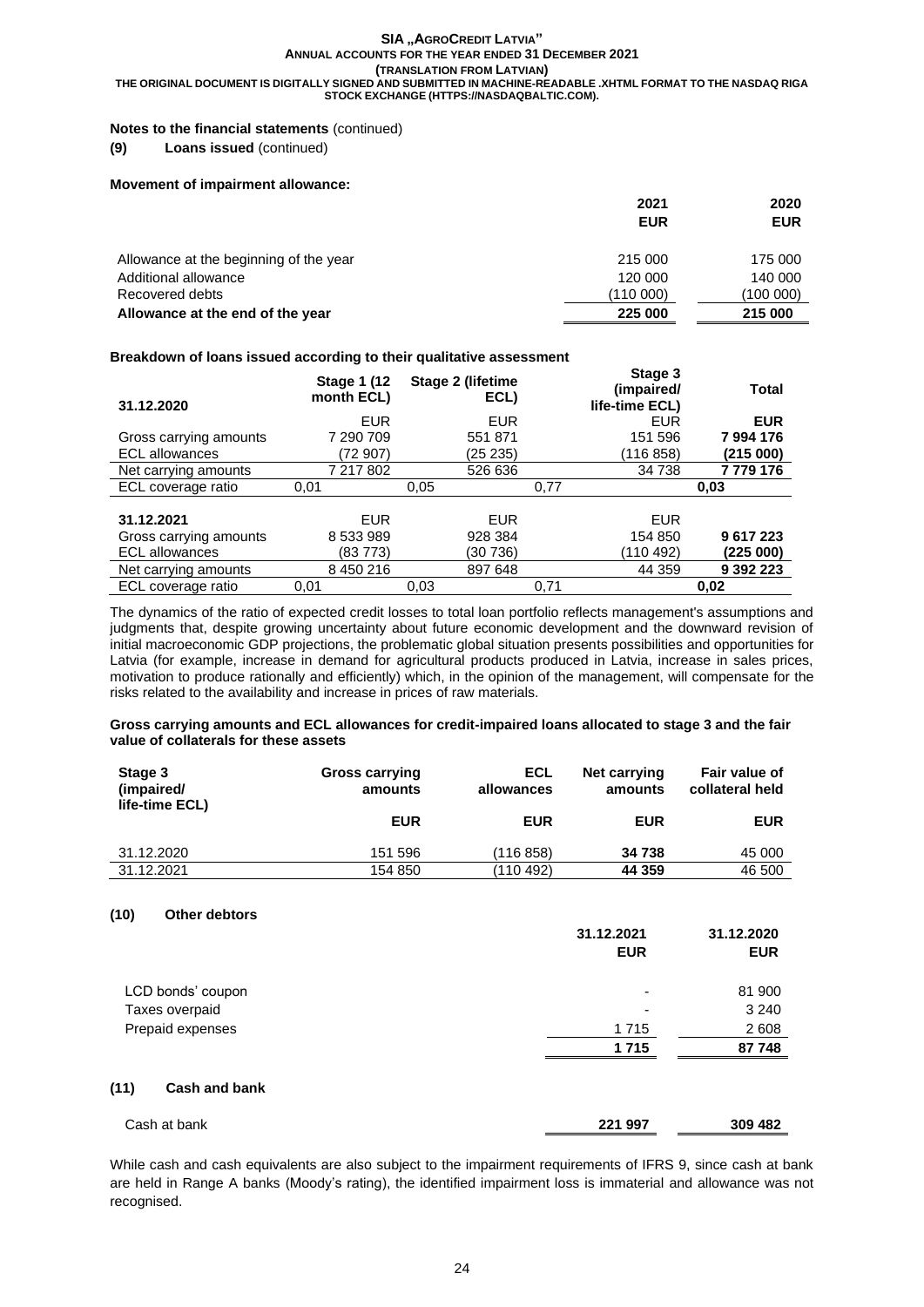## **Notes to the financial statements** (continued)

## **(12) Share capital and dividends**

As at 31 December 2021 and 31 December 2020 the subscribed and fully paid share capital the Company is EUR 1 500 000 that consists of 50 000 ordinary shares with a nominal value of EUR 30 each.

On 1 October 2021, the shareholders of the Company made a decision on the distribution of profit in the total amount of EUR 153 000 or approximately EUR 3,06 per share (rounded).

**Note 31.12.2021 31.12.2020**

## **(13) Borrowings**

|                               |       | <b>EUR</b> | <b>EUR</b> |
|-------------------------------|-------|------------|------------|
| Bonds issued                  | (13a) | 4 920 000  | 4 745 000  |
| Other borrowings              | (13b) | 1 100 000  | 1 000 000  |
| Long-term part of borrowings  |       | 6 020 000  | 5745000    |
| Bank borrowings               | (13c) | 808 062    | 207 585    |
| Mintos Marketplace AS         | (13b) |            | 160 669    |
| Other borrowings              | (13b) | 686 666    | 70 000     |
| Short-term part of borrowings |       | 1 494 728  | 438 254    |
| <b>Total borrowings</b>       |       | 7 514 728  | 6 183 254  |

## **(13a) Bonds issued**

| LCD Bonds, long-term | 4 920 000 | 4 745 000 |
|----------------------|-----------|-----------|
|                      | 4920000   | 4 745 000 |

The Company has issued bonds (ISIN LV0000802106, registered in Latvian Central Depository, listed in AS Nasdaq Riga). As at the end of reporting year total amount of bonds listed in AS Nasdaq Riga is 1200 bonds, 5 000 EUR nominal value each (total nominal value 6 000 000 EUR) (31.12.2020: 1 200 bonds, 5 000 EUR nominal value each). As at 31 December 2021, 216 bonds are held by the Company itself (31.12.2020: 251 bonds). The coupon rate is 7% and it is paid once a year – on December 31. The nominal value of the bonds will be redeemed in one payment on the redemption date of the bonds. The expiry date of the bonds is 31 December 2026. Most of the holders (excluding bonds for amount of EUR 1 455 000) have an option to sell-back the bonds in the end of each calendar year, with a prior 1-month notice. So far, no such requests have been received.

## **(13b) Other borrowings**

Long-term part (payable after more than 1 year and less than five

| <b>Total other borrowings</b>                 | 1786000   | 1 230 669 |
|-----------------------------------------------|-----------|-----------|
| Short-term part of other borrowings           | 686 000   | 230 669   |
| Mintos Marketplace AS                         |           | 160 669   |
| SIA "Jāņa Kārkliņa zvērinātu advokātu birojs" | 500 000   |           |
| DG leguldījumi SIA                            | 36 000    |           |
| KR Capital SIA                                | 150 000   |           |
| SIA KEY INVESTMENT                            |           | 70 000    |
| Short-term part:                              |           |           |
| Long-term part of other borrowings            | 1 100 000 | 1 000 000 |
| SIA KEY INVESTMENT                            | 1 100 000 | 1 000 000 |
| years):                                       |           |           |

As at 31 December 2021 the Company has the following borrowings:

- unsecured loan from SIA KEY INVESTMENT according to the loan agreement from 8 December 2020 in total amount of EUR 1 070 000 with the annual interest rate of 7% and repayment date 31 December 2023. An agreement to increase the loan amount to EUR 1 100 000 was signed on October 6, 2021. This loan is subordinated to the loan from Citadele Banka AS.
- an agreement was signed on 25 January 2019 with AS Mintos Marketplace whereas AgroCredit uses the Mintos internet platform to attract funds from investors to provide credit resources. For borrowed funds, AgroCredit pays investors the interest rate indicated on the platform (normally 6-7% per annum), as well as fee to Mintos (depending on the total amount financed, 1.3-2% per annum. The repayment term for the borrowing which is related to the current grain season, is set at 31.10.2021. All liabilities were settled during the reporting year.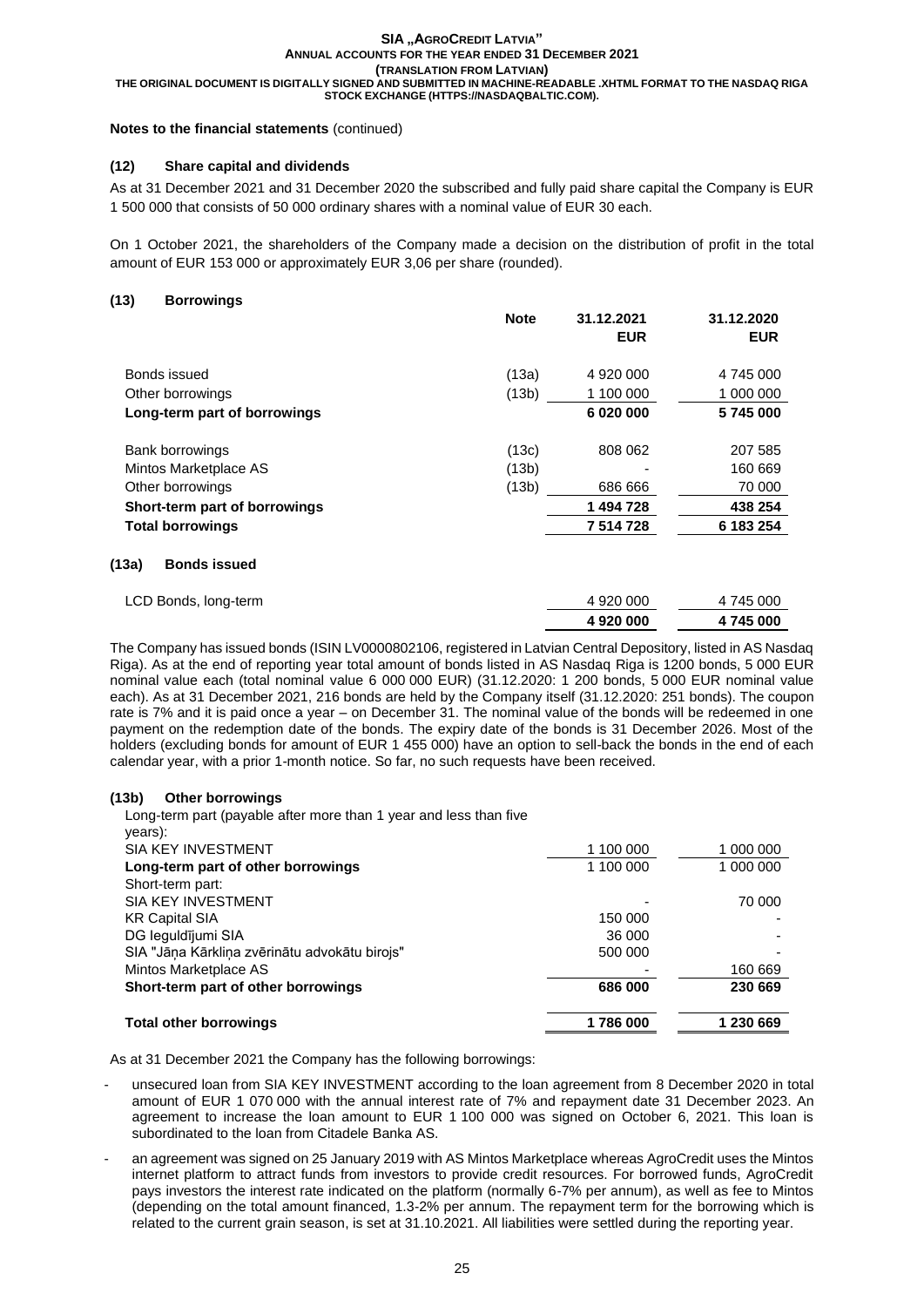**THE ORIGINAL DOCUMENT IS DIGITALLY SIGNED AND SUBMITTED IN MACHINE-READABLE .XHTML FORMAT TO THE NASDAQ RIGA STOCK EXCHANGE (HTTPS://NASDAQBALTIC.COM).**

## **Notes to the financial statements** (continued)

**(13) Borrowings** (continued)

**(13b) Other borrowings** (continued)

- unsecured loan from SIA "Jāņa Kārkliņa zvērinātu advokātu birojs" according to the loan agreement from 1 November 2021 in total amount of EUR 500 000 with the annual interest rate of 7% and repayment date 31 October 2022.
- unsecured loan from SIA KR Capital according to the loan agreement from 30 November 2021 in total amount of EUR 1 500 000 with the annual interest rate of 5% and repayment date 30 September 2022.
- unsecured loan from SIA DG ieguldījumi according to the loan agreement from 6 October 2021 in total amount of EUR 36 000 with the annual interest rate of 7% and repayment date 31 December 2022.

### **(13c) Bank borrowings**

|                                      | 31.12.2021 | 31.12.2029 |  |
|--------------------------------------|------------|------------|--|
|                                      | <b>EUR</b> | <b>EUR</b> |  |
| Citadele Banka AS – principal amount | 828 347    | 220 000    |  |
| Capitalised commission               | (2333)     | (13637)    |  |
| Accrued interest                     | 3 0 4 8    | 1 2 2 2    |  |
| Total bank borrowings                | 808 062    | 207 585    |  |

On 11 December 2020, the Company concluded credit facility agreement with AS Citadele Banka. According the agreement, total limit of the credit facility is EUR 1 950 000. Annual interest rate consists of variable rate 6M Euribor and fixed base rate. The repayment date is October 31, 2021. The credit line was repaid in full during the reporting year.

On 20 October 2021 the Company concluded credit facility agreement with AS Citadele Banka. According the agreement, total limit of the credit facility is EUR 2 000 000 till 28 February 2022, but from 1 March 2022- EUR 4 000 000. Annual interest rate consists of variable rate 6M Euribor and fixed base rate. The repayment date is October 31, 2022.

The collateral of the contract is pledge on the Company's shares, as well as the Company's assets as a whole at the date of pledge as well as their future components.

According to the concluded loan agreement, the maximum amount of the credit line granted to the Company depends on the structure of its loan portfolio, as well as other requirements specified in the loan agreement must be met.

## **(13d) Borrowings – movement during the year**

|                                               | 2021       | 2020       |
|-----------------------------------------------|------------|------------|
|                                               | <b>EUR</b> | <b>EUR</b> |
| Net book value as at 1 January                | 6 183 254  | 5 774 417  |
| Borrowings received                           | 7919053    | 8 691 748  |
| Borrowings repaid                             | (6578705)  | (8270208)  |
| Interest charge                               | 575 843    | 586 474    |
| Interest paid                                 | (584 717)  | (599 177)  |
| Net book value as at 31 December              | 7 514 728  | 6 183 254  |
| (14)<br>Trade creditors and other liabilities |            |            |
|                                               | 31.12.2021 | 31.12.2020 |
|                                               | <b>EUR</b> | <b>EUR</b> |
| Debt for goods and services received          | 5 1 0 1    | 6 640      |
| <b>Accrued liabilities</b>                    | 6 5 3 0    | 4 4 1 7    |
| <b>Other liabilities</b>                      | 2019       | 85         |
|                                               | 13 650     | 11 142     |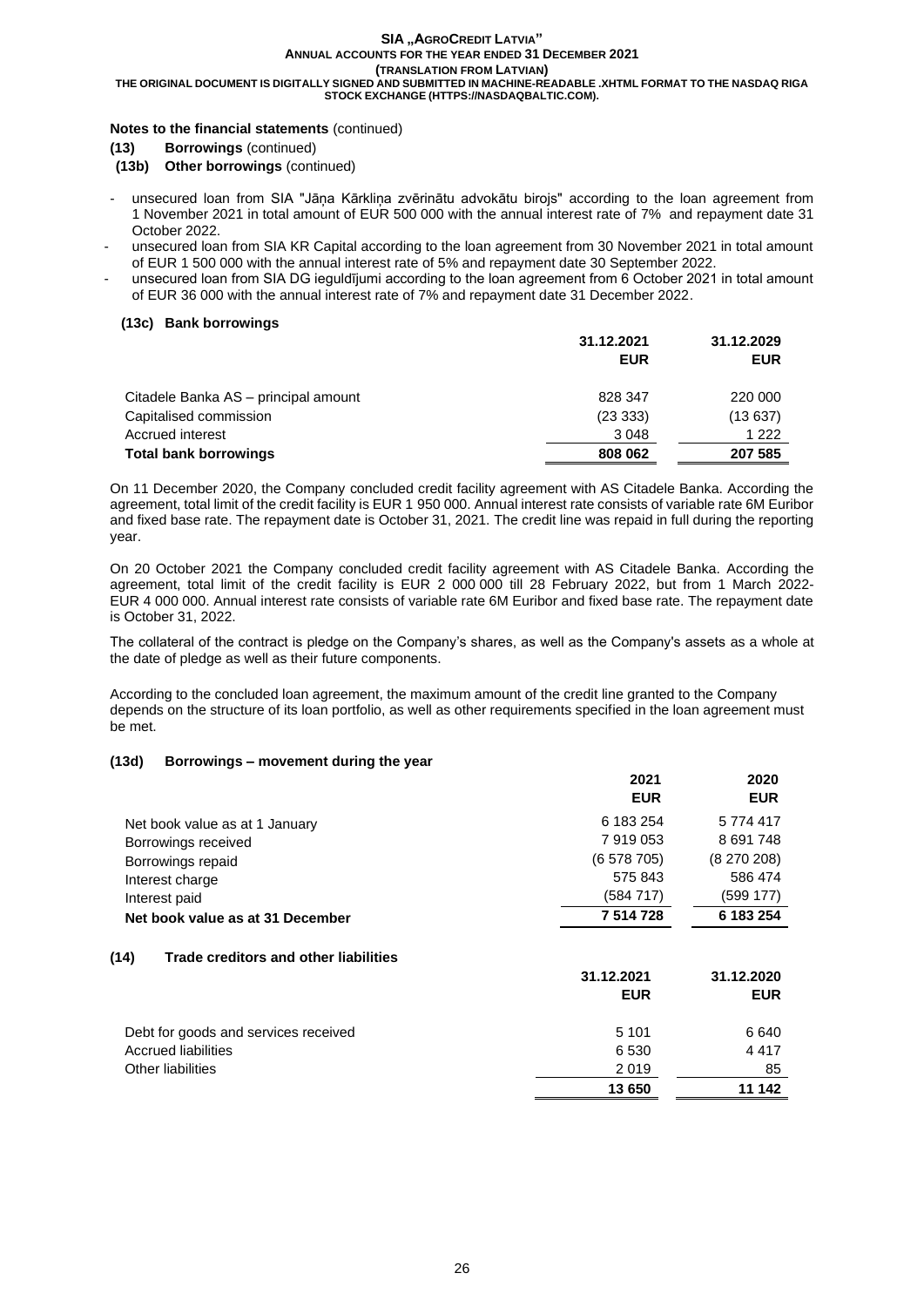## **Notes to the financial statements** (continued)

## **(15) Related party transactions**

## **Payables and receivables from related parties and the transactions performed during reporting period**

|                              | Type of transaction Transaction                                                             | value<br>2021                 | Outstanding<br><b>liabilities</b> | Transaction<br>value             | Outstanding<br><b>liabilites</b><br>2020 |
|------------------------------|---------------------------------------------------------------------------------------------|-------------------------------|-----------------------------------|----------------------------------|------------------------------------------|
|                              |                                                                                             | <b>EUR</b>                    | <b>EUR</b>                        | <b>EUR</b>                       | <b>EUR</b>                               |
| Loan from related<br>company | Loan received<br>Loan repaid<br>Interest charge<br>Outstanding balance as<br>at 31 December | 590 000<br>(24 000)<br>83 691 | ٠<br>٠<br>1 636 000               | 3 470 000<br>(294000)<br>43 2 22 | 1 070 000                                |
| Loan from<br>shareholder     | Loan received<br>Loan repaid<br>Interest charge<br>Outstanding balance as<br>at 31 December |                               |                                   | (199000)<br>271                  |                                          |

Except for the above transactions, the Company has not performed any other related party transactions during the reporting year.

## **(16) Average number of the Company's employees**

|                                                        | ---        | ---        |
|--------------------------------------------------------|------------|------------|
| Average number of employees during the reporting year: | 4          | 4          |
| (17)<br><b>Personnel costs</b>                         |            |            |
|                                                        | 2021       | 2020       |
|                                                        | <b>EUR</b> | <b>EUR</b> |
| Salary expenses                                        | 61847      | 54 883     |
| Social insurance                                       | 14 590     | 13 2 21    |
|                                                        | 76 437     | 68 104     |
| incl. management remuneration:                         |            |            |
| Salary expenses                                        | 25 200     | 25 200     |
| Social insurance                                       | 5945       | 6071       |
|                                                        | 31 145     | 31 271     |
|                                                        |            |            |

## **(18) Subsequent events**

There are no subsequent events since the last date of the reporting year, which would have a significant effect on the financial position of the Company as at 31 December 2021.

## **(19) Distribution of the profit proposed by the Board**

The Management Board recommends to the shareholders to retain the profit of the reporting year in amount of 307 941 EUR undistributed.

/signed/ /signed/ /signed/

Chairman of the Board Member of the Board Accountant

Ģirts Vinters Jānis Kārkliņš Evija Šverna

**2021 2020**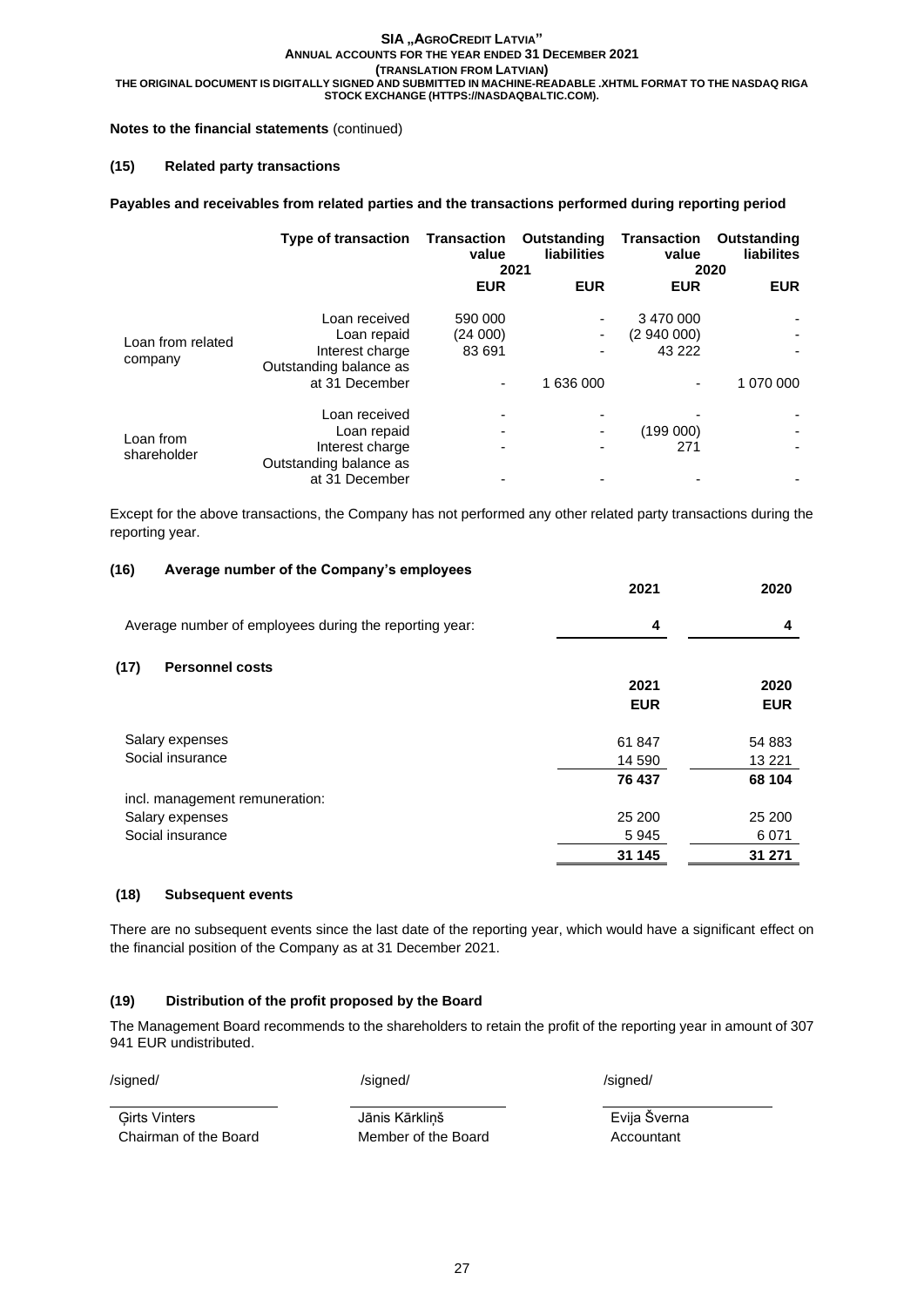POTAPOVIČA **ANDERSONE** 

#### **Independent Auditor's Report**

**To the shareholders of SIA AgroCredit Latvia**

#### **Report on the audit of financial statements**

#### *Our Opinion on the Financial Statements*

We have audited the accompanying financial statements of SIA AgroCredit Latvia ("the Company") set out on pages 6 to 27 of the accompanying annual accounts, which comprise:

- the statement of comprehensive income for the year ended 31 December 2021,
- the statement of financial position as at 31 December, 2021,
- the statement of changes in equity for the year ended 31 December 2021,
- statement of cash flows for the year ended 31 December 2021, and
- the notes to the financial statements, which include a summary of significant accounting policies and other explanatory notes.

In our opinion, the accompanying financial statements give a true and fair view of the financial position of SIA AgroCredit Latvia as at 31 December 2021, and of its financial performance and its cash flows for the year then ended in accordance with International Financial Reporting Standards as adopted by the European Union (IFRS).

Our opinion is consistent with our additional report to the Council (body equivalent to the Audit Committee) dated 27 April 2022.

#### *Basis for Opinion*

In accordance with the Law on Audit Services of the Republic of Latvia we conducted our audit in accordance with International Standards on Auditing adopted in the Republic of Latvia (ISAs). Our responsibilities under those standards are further described in the *Auditor's Responsibilities for the Audit of the Financial Statements* section of our report.

We believe that the audit evidence we have obtained is sufficient and appropriate to provide a basis for our opinion.

We are independent of the Company in accordance with the International Ethics Standards Board for Accountants International Code of Ethics for Professional Accountants (including International Independence Standards) and independence requirements included in the Law on Audit Services of the Republic of Latvia that are relevant to our audit of the financial statements in the Republic of Latvia. We have also fulfilled our other professional ethics responsibilities and objectivity requirements in accordance with the International Code of Ethics for Professional Accountants (including International Independence Standards) and Law on Audit Services of the Republic of Latvia.

#### *Key Audit Matters*

Key audit matters are those matters that, in our professional judgment, were of most significance in our audit of the financial statements of the current period. These matters were addressed in the context of our audit of the financial statements as a whole, and in forming our opinion thereon, and we do not provide a separate opinion on these matters.

#### *Expected credit losses on loans issued*

Refer to Section "Impairment of financial assets at amortised cost. Expected credit losses" on pages 13 and 14 of the financial statements and Note 9 on pages 23 and 24 respectively.

We focused on this area because loans issued represent a significant part of the Company's assets and application of IFRS 9 "Financial instruments" expected credit loss (ECL) model for loans impairment losses requires subjective judgements over both timing of recognition of impairment and the size of any such impairment.

As disclosed in Note 9 to the Financial statements, the net balance sheet value of loans issued as at 31 December 2021 amount to EUR 9 392 223. As at 31 December 2021

*Key audit matter How our audit addressed the key audit matter*

Our audit procedures, amidst others, included the following:

- discussion with the management of the Company regarding the specifics of the current market situation, including the impact of Covid-19 crisis on the agriculture industry, expected profit levels and ratios of asset return;
- updating our understanding of general principles applied to loan issuance and the adequacy of control procedures applied for the monitoring of borrowers;
- assessing whether the Company's accounting policies in relation to the ECL of issued loans are in compliance with IFRS 9 by assessing each significant model component;

Ūdens iela 12-45, Rīga, LV-1007, Latvija T. +371 67607902, www.p-a.lv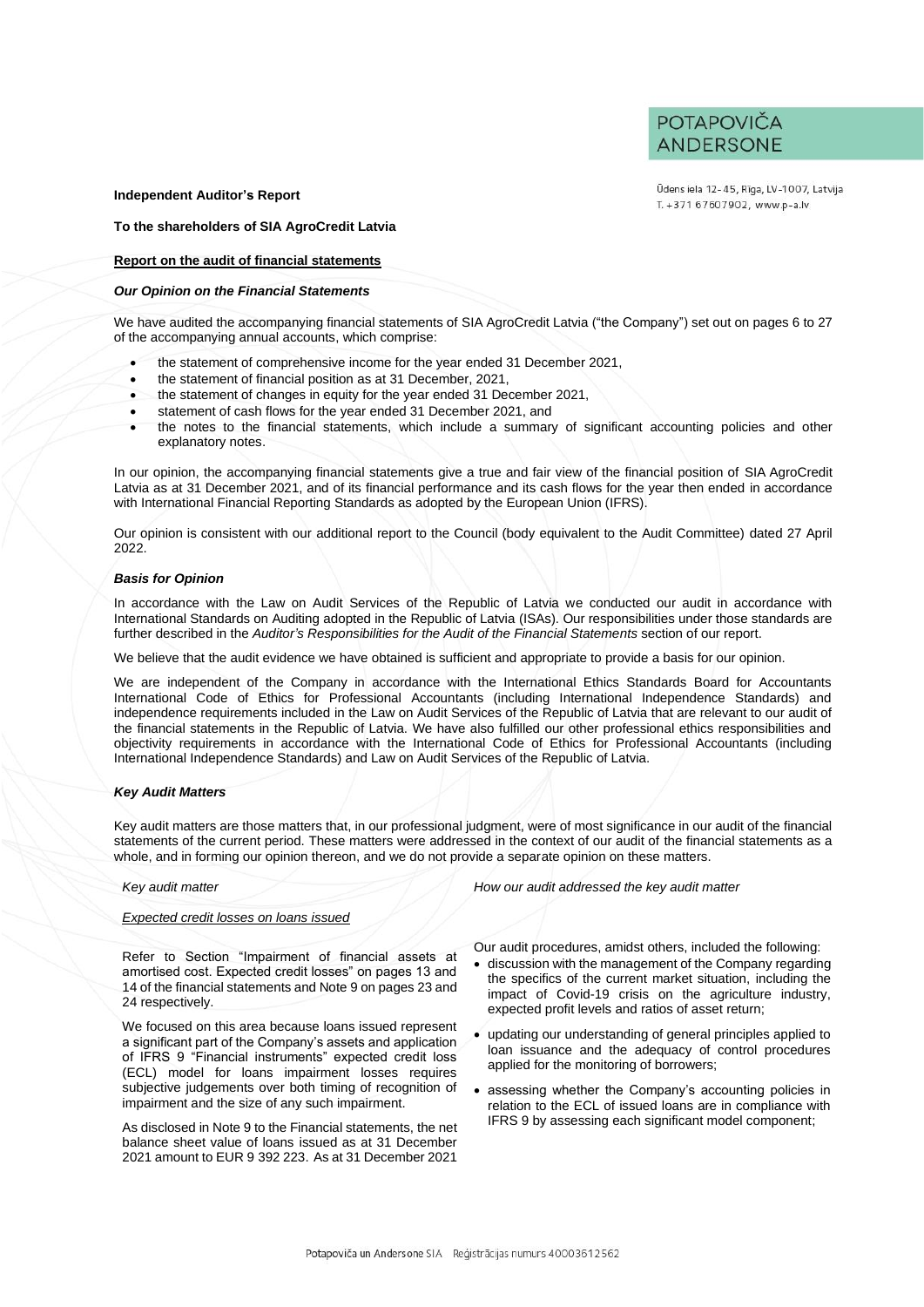expected credit losses for loans issued amounted to EUR 225 000 and net loss for 2021 from the impairment allowance amounted to EUR 10 000.

ECL rate is affected by the carrying value of defaulted asset, the probability of default and other risk factors known, as well as expected cash flows from loan repayment or pledge realisation, as well as modifications of ECL model in the result of microeconomic scenarios. For determination of components for ECL calculation, the management of the Company applies a number of significant assessments and judgements.

#### *Key audit matter How our audit addressed the key audit matter*

- performing detailed audit procedures on the reliability of loan data, checking the dates of agreements, loan amounts issued and repaid, on sample basis.
- review of adequacy of ageing analysis of loans issued on a sample basis, as ageing analysis is one of the ECL components;
- in accordance with the ECL model developed by the Company, as well as our test results, identified accounts receivable with the highest risk level and substantively tested ECL recognition;
- evaluating the adequacy and sufficiency of provisions made in prior periods with the actual repayment data for the loans provided for;
- analytical tests of consistency and adequacy of ECL model application;
- evaluating the loan repayment dynamics after the balance sheet date;
- we have reviewed the disclosures to the financial statements.

#### *Reporting on Other Information*

Management is responsible for the other information. The other information comprises:

- the Management report, as set out on pages 3 to 4 of the accompanying annual accounts,
- the Statement of Management's Responsibility and Corporate governance statement, as set out on page 5 of the accompanying annual accounts,
- the Statement of Corporate Governance, set out in separate statement prepared by the Company's management and at the date of this auditor's report available on the Company's website [http://www.agrocredit.lv/.](http://www.agrocredit.lv/)

Our opinion on the financial statements does not cover the other information included in the Annual Report, and we do not express any form of assurance conclusion thereon, except as described in the *Other reporting responsibilities in accordance with the legislation of the Republic of Latvia* section of our report.

In connection with our audit of the financial statements, our responsibility is to read the other information and, in doing so, consider whether the other information is materially inconsistent with the financial statements or our knowledge obtained in the audit or otherwise appears to be materially misstated.

If, based on the work we have performed and in light of the knowledge and understanding of the entity and its environment obtained in the course of our audit, we conclude that there is a material misstatement of this other information, we are required to report that fact. We have nothing to report in this regard.

#### *Responsibilities of Management and Those Charged with Governance for the Financial Statements*

Management is responsible for the preparation of the financial statements that give a true and fair view in accordance with IFRS as adopted by the European Union and for such internal control as management determines is necessary to enable the preparation of financial statements that are free from material misstatement, whether due to fraud or error.

In preparing the financial statements, management is responsible for assessing the Company's ability to continue as a going concern, disclosing, as applicable, matters related to going concern and using the going concern basis of accounting unless management either intends to liquidate the Company or to cease operations, or has no realistic alternative but to do so.

Those charged with governance are responsible for overseeing the Company's financial reporting process.

#### *Auditor's Responsibility for the Audit of the Financial Statements*

Our objectives are to obtain reasonable assurance about whether the financial statements as a whole are free from material misstatement, whether due to fraud or error, and to issue an auditor's report that includes our opinion. Reasonable assurance is a high level of assurance but is not a guarantee that an audit conducted in accordance with ISAs will always detect a material misstatement when it exists. Misstatements can arise from fraud or error and are considered material if, individually or in the aggregate, they could reasonably be expected to influence the economic decisions of users taken on the basis of these financial statements.

As part of an audit in accordance with ISAs, we exercise professional judgment and maintain professional scepticism throughout the audit. We also:

• Identify and assess the risks of material misstatement of the financial statements, whether due to fraud or error, design and perform audit procedures responsive to those risks, and obtain audit evidence that is sufficient and appropriate to provide a basis for our opinion. The risk of not detecting a material misstatement resulting from fraud

Translation note: This version of our report is a translation from the original, which was prepared in Latvian. All possible care has been taken to ensure that the translation is an accurate representation of the original. However, in all matters of interpretation of information, views or opinions, the original language version of our report takes precedence over this translation.

This independent auditor's report (translation of the Latvian original) should only be used with the original document submitted to the Riga Stock Exchange in machine-readable .xhtml format (https://nasdaqbaltic.com).